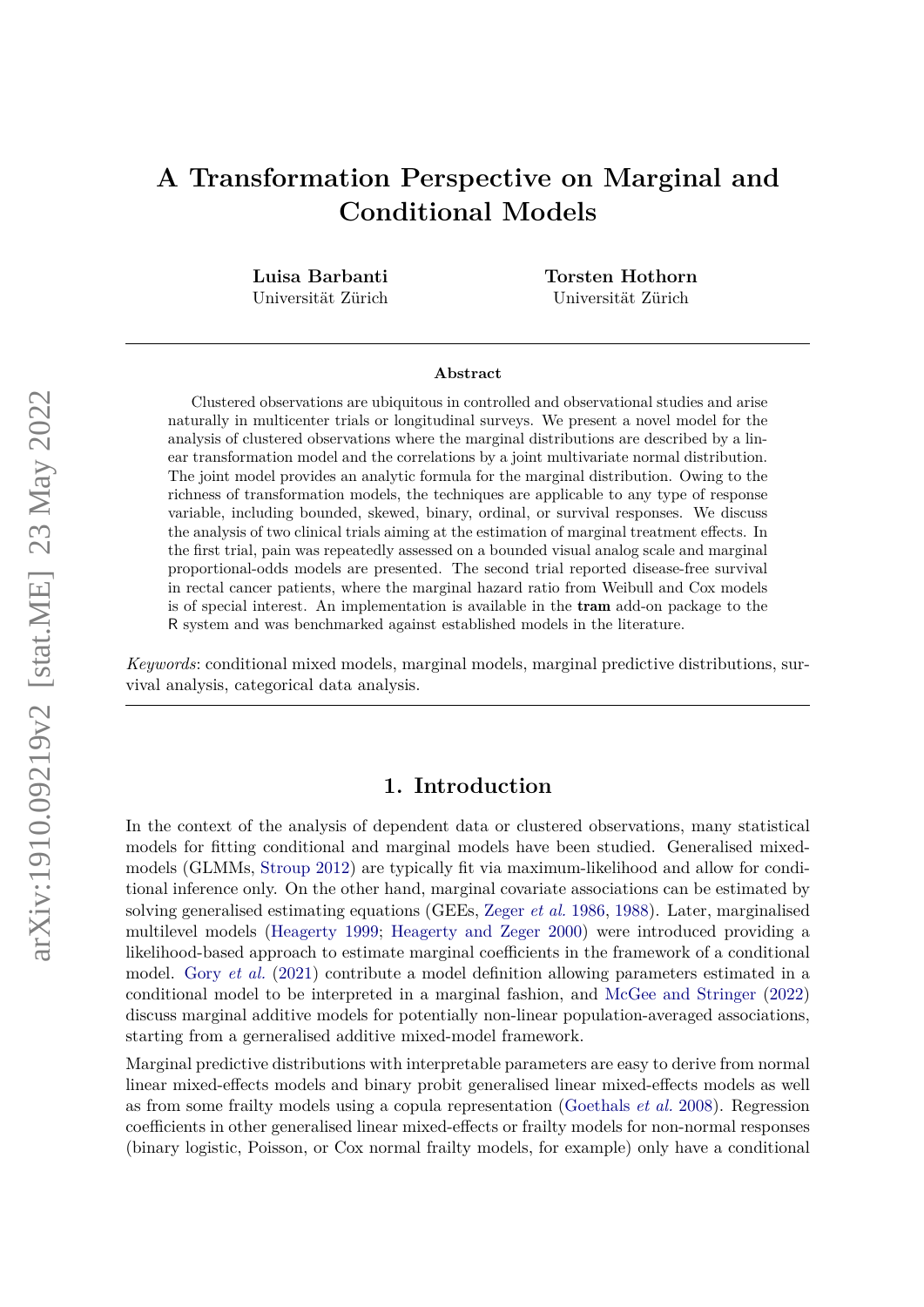interpretation, that is, given unobservable random effects. It is possible to obtain the marginal distribution by integrating out the random effects, however, the simple interpretability of the fixed-effects regression coefficients is then lost. In contrast, marginal models allowing a marginal interpretation of effects cannot be defined in an unambiguous way without the specification of a joint distribution and we refer to [Lee and Nelder](#page-13-4) [\(2004\)](#page-13-4) and Muff *[et al.](#page-14-2)* [\(2016\)](#page-14-2) for a broader discussion of these issues.

Herein, we address the problem of formulating and estimating linear transformation models in the presence of cluster-correlated observations arising, for example, in multicenter trials or when a subject is repeatedly examined over time. In contrast to many methods in the mixedeffects and frailty literature primarily aiming at explanation, that is, inference for regression coefficients conditional on random effects in the presence of correlated observations, the focus of this paper is on inference for marginal distributions.

Transformation models for correlated observations have been studied mostly in the survival analysis context. Parameter estimation is typically performed by non-parametric maximum likelihood estimation (Cai *[et al.](#page-12-0)* [2000;](#page-12-0) Zeng *[et al.](#page-15-2)* [2017\)](#page-15-2) where the transformation function is only allowed to jump at distinct observed event times and is conceptually understood as a infinite-dimensional nuisance parameter. Lin *[et al.](#page-13-5)* [\(2017\)](#page-13-5) even go a step further and propose a maximum rank correlation estimator for estimating the regression coefficients along with the mean of random effects while refraining from specifying neither the transformation function nor a distribution for the random effects. While this model is extremely general, interpretation of the parameters is unclear and predictive distributions cannot be derived. Transformation models estimated in a fully parametric way [\(Manuguerra and Heller](#page-13-6) [2010;](#page-13-6) [McLain and Ghosh](#page-14-3) [2013;](#page-14-3) [Hothorn](#page-13-7) *et al.* [2014,](#page-13-7) [2018;](#page-13-8) [Garcia](#page-13-9) *et al.* [2019;](#page-13-9) [Klein](#page-13-10) *et al.* [2022;](#page-13-10) [Tang](#page-14-4) *et al.* [2018;](#page-14-4) [Sun and](#page-14-5) [Ding](#page-14-5) [2021\)](#page-14-5) are practically as flexible as semiparametrically estimated models yet technically much easier to handle and we therefore follow this approach by choosing low-dimensional problem-specific parameterisations of the transformation function.

The results presented herein allow the formulation and estimation of models for the joint multivariate distribution of clustered non-normally distributed responses. The marginal distributions obtained from the joint distribution of observations in the same cluster feature directly interpretable marginal effects. Analytic formulae of the log-likelihood and the corresponding score function for absolute continuous and potentially non-normal responses observed without censoring are available. For censored and discrete observations, evaluation of the likelihood requires evaluation of multivariate normal probabilities, however, in low dimensions such that the approximation error can be made arbitrarily small in reasonable time. Applications from two different domains presented in Section [3](#page-6-0) highlight that the methodology helps to unify models and inference procedures for clustered observations across traditionally compartmentalised sub-disciplines of statistics.

### **2. Methods**

Linear transformation models for the conditional distribution function

<span id="page-1-0"></span>
$$
\mathbb{P}(Y \le y \mid \boldsymbol{X} = \boldsymbol{x}) = F\left(h(y) - \boldsymbol{x}^{\top}\boldsymbol{\beta}\right)
$$
\n(1)

of some univariate and at least ordered response  $Y \in \Xi$  given a configuration x of explanatory variables  $\boldsymbol{X}$  are defined by three objects: An "inverse link function"  $F$ , a linear predictor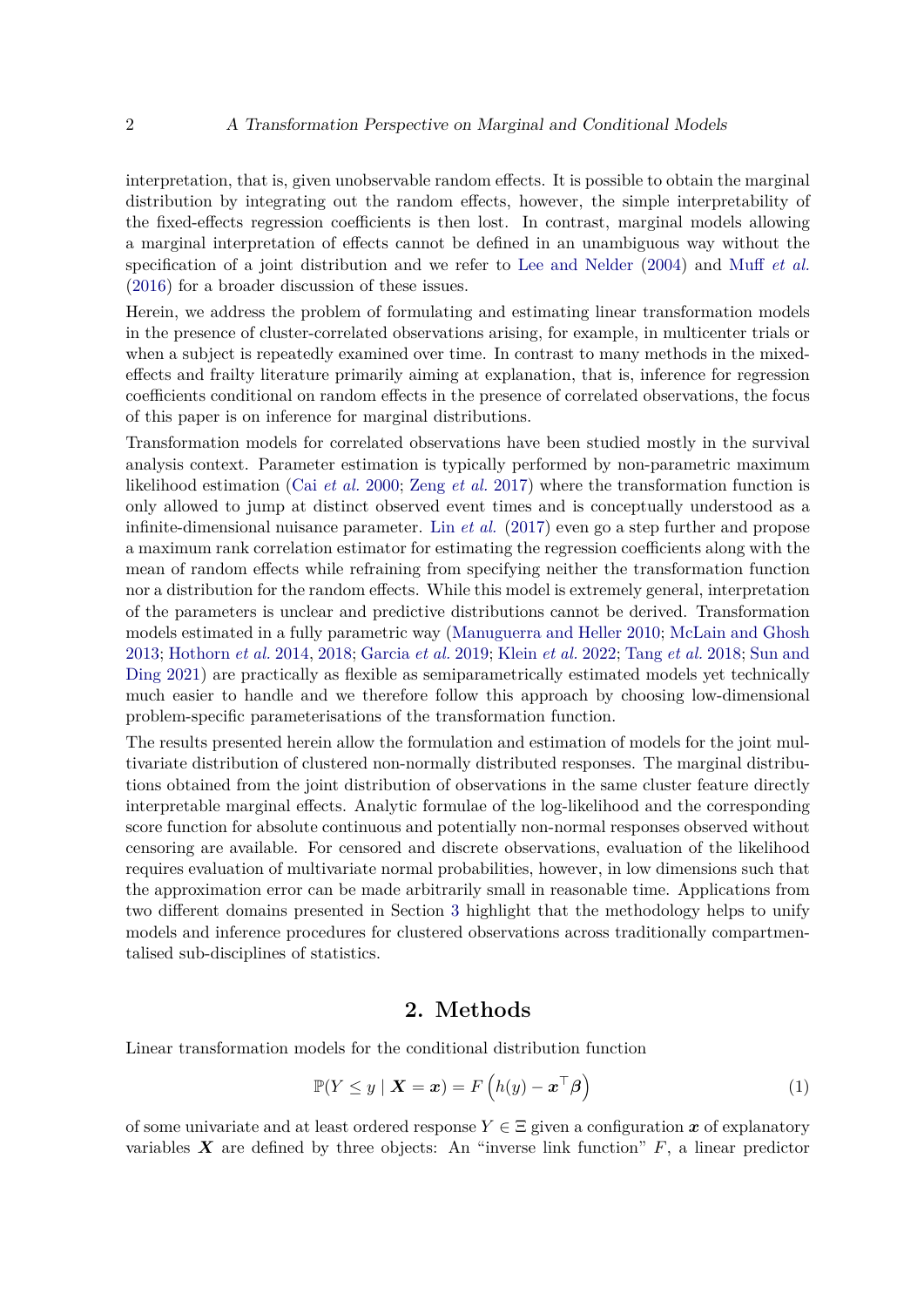| $F^{-1}(z)$ | F(z)                                                            | Interpretation of $x^{\perp}\beta$                                               |
|-------------|-----------------------------------------------------------------|----------------------------------------------------------------------------------|
| probit      | $\Phi_{0,1}(z)$                                                 | conditional mean                                                                 |
|             | Standard normal                                                 | $\mathbb{E}(h(y)   \bm{x}) = \bm{x}^\top \bm{\beta}$                             |
| logit       | $logit^{-1}(z) = \frac{1}{1 + exp(-z)}$                         | log-odds ratio                                                                   |
|             | Standard logistic                                               | $\frac{F(h(y) x)}{1-F(h(y) x)} = \exp(-x^{\top}\beta) \frac{F(h(y))}{1-F(h(y))}$ |
| cloglog     | $\mathrm{cloglog}^{-1}(z) = 1 - \mathrm{exp}(-\mathrm{exp}(z))$ | log-hazard ratio                                                                 |
|             | Gompertz/Min. Extreme Value                                     | $1 - F(h(y)   x) = (1 - F(h(y)))^{\exp(-x^{\top}\beta)}$                         |
| loglog      | $loglog^{-1}(z) = exp(-exp(-z))$                                | log-reverse time hazard ratio                                                    |
|             | Gumbel/Max. Extreme Value                                       | $F(h(y)   \mathbf{x}) = F(h(y))^{\exp(-\mathbf{x}^\top \beta)}$                  |

<span id="page-2-0"></span>Table 1: Interpretation of the linear predictor  $x^{\top} \beta$  under different inverse link functions *F*. In practice, many models are known with respect to the link function  $F^{-1}$ , which we report accordingly. We denote the baseline  $(x^{\top}\beta = 0)$  cumulative distribution function by  $F(h(y))$ and the conditional cumulative distribution function by  $F(h(y) | x)$ .

*x* <sup>&</sup>gt;*β* with regression coefficients *β excluding* an intercept, and a monotone non-decreasing transformation, or "intercept", function *h*. Only *β* and *h* are unknowns to be estimated from data whereas *F* defines the scale linearity of the effects is assumed upon. This model class covers many prominent regression models, such as normal, log-normal, Weibull, or Cox models for absolute continuous responses, binary models with different link functions, proportional odds and hazards cumulative models for ordered responses, and many less well-known or even novel models [\(Hothorn](#page-13-8) *et al.* [2018\)](#page-13-8). A summary of the possible inverse link functions *F* and of the corresponding interpretation of the linear predictor  $x^{\top} \beta$  is given in Table [1.](#page-2-0) This flexible modelling framework allows the formulation of probabilistic index models [\(Thas](#page-14-6) *et al.* [2012\)](#page-14-6), *i.e.* models allowing for an interpretation of the effect size in terms the probability that a randomly selected subject has an outcome greater than the one of another randomly selected subject, given that the covariate values for both subjects are known (for instance, whether a subject received treatment or not). We illustrate the usefulness of this quantity in Sections [3.1](#page-6-1) and [3.2.](#page-7-0)

For clustered or longitudinal data, we observe multiple values of the response *Y* for each observation unit (clusters or subjects). In what follows, we present a novel transformation model for the joint distribution that provides simple analytic expressions for marginal predic-tive distributions of the form [\(1\)](#page-1-0). In this setup,  $i = 1, \ldots, N$  independent observational units, each consisting of  $N_i$  correlated observations of the response  $\boldsymbol{Y}_i = (Y_{i1}, \ldots, Y_{iN_i})^\top \in \Xi^{N_i}$ , are available for estimating the joint distribution. While refraining to specify a certain parametric joint multivariate distribution for  $Y_i$ , we assume that probabilities on the scale of a suitable *transformation* of  $Y_i$  can be evaluated using a multivariate normal distribution whose structured covariance matrix captures the correlations between the transformed elements of *Y*<sub>i</sub>. The aim of this paper is to simultaneously estimate the transformation, regression coefficients, and the structured covariance from data using models which emphasise predictive distributions and parameter interpretability.

The non-decreasing transformation function  $h : \Xi \to \mathbb{R}$  is applied element-wise to the response vector  $h_{N_i}(\boldsymbol{Y}_i) = (h(Y_{i1}), \ldots, h(Y_{iN_i}))^{\top}$ . Together with  $\boldsymbol{Y}_i$ , one observes a corresponding fixed effects design matrix  $\boldsymbol{X}_i = (\boldsymbol{x}_{i1} \mid \cdots \mid \boldsymbol{x}_{iN_i})^\top \in \mathbb{R}^{N_i \times Q}$  of full rank and a random effects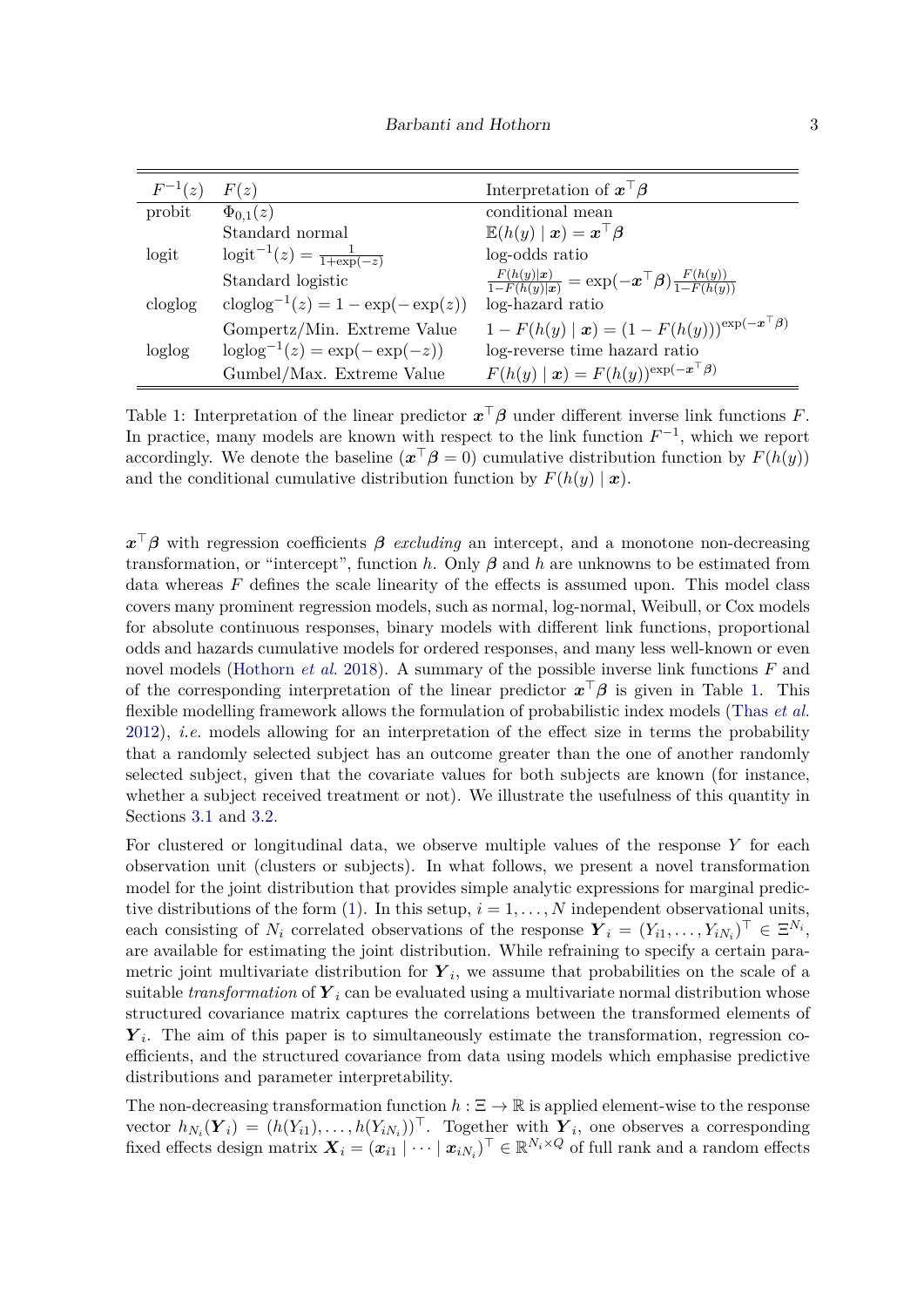design matrix  $\boldsymbol{U}_i = (\boldsymbol{u}_{i1} \mid \cdots \mid \boldsymbol{u}_{iN_i})^\top \in \mathbb{R}^{N_i \times R}$ . We propose to study models for the joint distribution function of  $Y_i$  given  $X_i$  and  $U_i$  of the form

<span id="page-3-0"></span>
$$
\mathbb{P}(\boldsymbol{Y}_i \leq \boldsymbol{y} \mid \boldsymbol{X}_i, \boldsymbol{U}_i) = \boldsymbol{\Phi}_{\boldsymbol{0}_{N_i}, \boldsymbol{\Sigma}_i(\boldsymbol{\gamma})} \left( \boldsymbol{D}_i(\boldsymbol{\gamma}) \boldsymbol{\Phi}_{N_i}^{-1} (F_{N_i} \{ \boldsymbol{D}_i(\boldsymbol{\gamma})^{-1} [h_{N_i}(\boldsymbol{y}) - \boldsymbol{X}_i \boldsymbol{\beta}] \}) \right).
$$
 (2)

Here,  $\Phi_{\mathbf{0}_{N_i},\mathbf{\Sigma}_i(\gamma)}(\cdot)$  is the distribution function of an  $N_i$ -dimensional normal with mean vector zero and structured covariance matrix

$$
\boldsymbol{\Sigma}_i(\boldsymbol{\gamma}):=\boldsymbol{U}_i\boldsymbol{\Lambda}(\boldsymbol{\gamma})\boldsymbol{\Lambda}(\boldsymbol{\gamma})^\top\boldsymbol{U}_i^\top+\boldsymbol{I}_{N_i}
$$

as defined by the random effects design matrix and a Cholesky factor  $\Lambda(\gamma) \in \mathbb{R}^{R \times R}$  depending on variance parameters  $\boldsymbol{\gamma} \in \mathbb{R}^{R(R+1)/2}$ ;  $\boldsymbol{I}_{N_i}$  denotes the  $N_i \times N_i$  identity matrix. We isolate the square roots of the diagonal elements of  $\Sigma_i(\gamma)$  in the matrix  $D_i(\gamma) = \text{diag}(\Sigma_i(\gamma))^{1/2} \cdot I_{N_i} =$  $\text{diag}(\boldsymbol{U}_i \boldsymbol{\Lambda}(\boldsymbol{\gamma}) \boldsymbol{\Lambda}(\boldsymbol{\gamma})^\top \boldsymbol{U}_i^\top + \boldsymbol{I}_{N_i})^{1/2} \cdot \boldsymbol{I}_{N_i}$ . A positive-semidefinite covariance matrix  $\boldsymbol{\Sigma}_i(\boldsymbol{\gamma})$  is given under the constraint  $(\text{diag}(\Lambda(\gamma))) \geq \mathbf{0}_R$ . The key component is the shifted transformation  $h_{N_i}(\mathbf{y}) - \mathbf{X}_i \boldsymbol{\beta}$  modelling the impact of the fixed effects on the transformed scale.

The transformation function *h*, the regression coefficients  $\beta$ , and the variance parameters  $\gamma$ are unknowns to be estimated from data. In [\(2\)](#page-3-0),  $\Phi_{N_i}^{-1}(\mathbf{p}) = (\Phi^{-1}(p_1), \dots, \Phi^{-1}(p_{N_i}))^{\top}$  applies the quantile function  $\Phi^{-1}$  of the standard normal element-wise to some vector of probabilities  $\boldsymbol{p} = (p_1, \ldots, p_{N_i})^\top \in (0, 1)^{N_i}$ . Furthermore,  $F : \mathbb{R} \to \mathbb{R}$  is an a priori defined cumulative distribution function of some absolute continuous distribution with log-concave density  $f$ ;  $F_{N_i}$  and  $f_{N_i}$  are the element-wise applications of *F* and *f*, respectively.

For absolute continuous responses  $Y_i \in \mathbb{R}^{N_i}$ , model [\(2\)](#page-3-0) implies that the latent variable

<span id="page-3-3"></span>
$$
\boldsymbol{Z}_i := \boldsymbol{D}_i(\boldsymbol{\gamma}) \Phi_{N_i}^{-1} (F_{N_i} {\boldsymbol{D}_i(\boldsymbol{\gamma})}^{-1} [h_{N_i} (\boldsymbol{Y}_i) - \boldsymbol{X}_i {\boldsymbol{\beta}}] \}) \in \mathbb{R}^{N_i}
$$
(3)

defined as an element-wise transformation of the observations  $Y_i$  follows a multivariate normal distribution  $\mathbf{Z}_i \sim N_{N_i}(\mathbf{0}_{N_i}, \mathbf{\Sigma}_i(\boldsymbol{\gamma}))$ . The key aspect of an implementation of model [\(2\)](#page-3-0) is the parameterisation of the transformation function as  $h_{N_i}(\mathbf{y}) = \mathbf{A}(\mathbf{y})\mathbf{\vartheta}$  where  $\mathbf{A}(\mathbf{y}) = (\mathbf{a}(y_1))$  $\cdots \mid \boldsymbol{a}(y_{N_i})^{\top} \in \mathbb{R}^{N_i \times P}$  is the matrix of evaluated basis functions  $\boldsymbol{a}: \Xi \to \mathbb{R}^P$ . Choices of basis functions *a* are problem-specific and several options are discussed in Section [3](#page-6-0) and, in more detail, in [Hothorn](#page-13-8) *et al.* [\(2018\)](#page-13-8) and [Hothorn](#page-13-11) [\(2020\)](#page-13-11).

#### **2.1. Connection to Normal Linear Mixed-effects Models**

We first consider the special case  $F = \Phi$ , where the transformation of  $Y_i$  simplifies to  $Z_i =$  $h_{N_i}(\bm{Y}_i) - \bm{X}_i\bm{\beta} = \bm{A}(\bm{Y}_i)\bm{\vartheta} - \bm{X}_i\bm{\beta}$ . Model [\(2\)](#page-3-0) contains the normal linear mixed-effects model as a special case. In its standard notation, the normal linear mixed-effects model reads

<span id="page-3-2"></span>
$$
\boldsymbol{Y}_i = \alpha + \boldsymbol{X}_i \tilde{\boldsymbol{\beta}} + \boldsymbol{U}_i \boldsymbol{R}_i + \sigma \boldsymbol{\varepsilon}_i \tag{4}
$$

with random effects  $R_i \sim N_R(\mathbf{0}_R, G(\gamma))$ , residuals  $\varepsilon_i \sim N_{N_i}(\mathbf{0}_{N_i}, I_{N_i})$  under the assumption  $\mathbf{R}_i \perp \varepsilon_i$ , intercept  $\alpha \in \mathbb{R}$  and residual standard deviation  $\sigma \in \mathbb{R}^+$ . This model can be reformulated as a model for the joint multivariate distribution

<span id="page-3-1"></span>
$$
\boldsymbol{Z}_{i} = \frac{\boldsymbol{Y}_{i} - \alpha - \boldsymbol{X}_{i} \tilde{\boldsymbol{\beta}}}{\sigma} = \boldsymbol{U}_{i} \sigma^{-1} \boldsymbol{R}_{i} + \boldsymbol{\varepsilon}_{i} \sim \mathrm{N}_{N_{i}} \left( \boldsymbol{0}_{N_{i}}, \boldsymbol{U}_{i} \boldsymbol{\Lambda} (\boldsymbol{\gamma}) \boldsymbol{\Lambda} (\boldsymbol{\gamma})^{\top} \boldsymbol{U}_{i}^{\top} + \boldsymbol{I}_{N_{i}} \right) \tag{5}
$$

based on the relative covariance factorisation  $\sigma^{-2}G(\gamma) = \Lambda(\gamma)\Lambda(\gamma)^{\top} \in \mathbb{R}^{R \times R}$ . This is model [\(2\)](#page-3-0) with  $F = \Phi$ , linear transformation  $h_{N_i}(\boldsymbol{Y}_i) = (\sigma^{-1}(Y_{i1} - \alpha), \dots, \sigma^{-1}(Y_{iN_i} - \alpha))^{\top} =$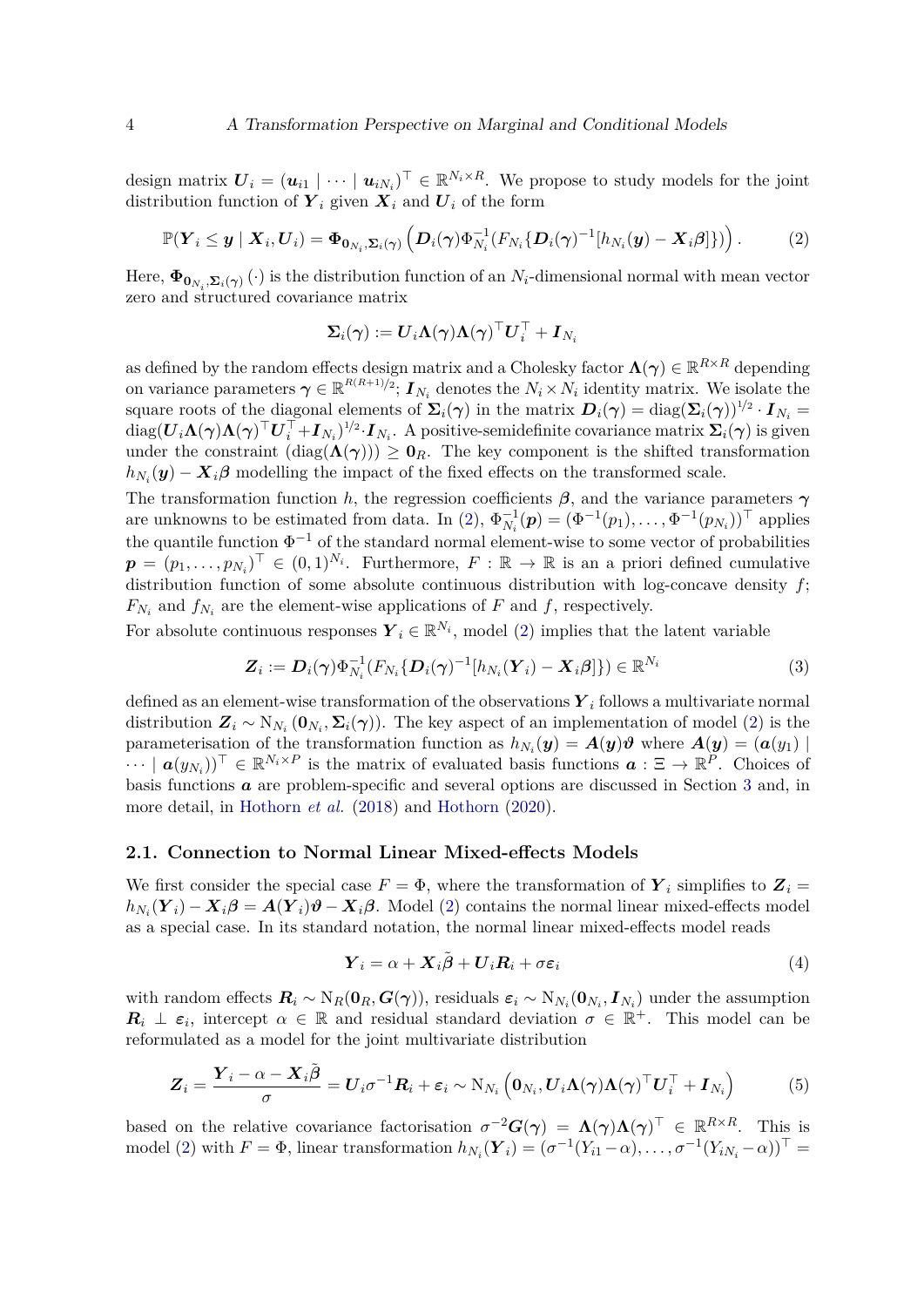$A(Y_i)\theta$  with linear basis functions  $a(y) = (y, -1)^\top$  and parameters  $\theta = (\sigma^{-1}, \alpha \sigma^{-1})^\top$ , and finally fixed effects  $\beta = \sigma^{-1}\tilde{\beta}$ .

Using this notation, the conditional distribution function of some element  $y \in \Xi$  of *Y*, conditional on  $x$ ,  $u$ , and unobservable random effects  $R = r$ , is

$$
\mathbb{P}(Y \leq y \mid \boldsymbol{x}, \boldsymbol{u}, \boldsymbol{r}) = \Phi\left(\boldsymbol{a}(y)^\top \boldsymbol{\vartheta} - \boldsymbol{x}^\top \boldsymbol{\beta} - \sigma^{-1} \boldsymbol{u}^\top \boldsymbol{r}\right).
$$

The marginal distribution of some element  $y \in \Xi$  of Y, which is still conditional on x and u but integrates over the random effects  $R$ , can be obtained from the joint multivariate normal [\(5\)](#page-3-1) as

$$
\mathbb{P}(Y \leq y \mid \bm{x}, \bm{u}) = \Phi\left(\frac{\bm{a}(y)^\top \bm{\vartheta} - \bm{x}^\top \bm{\beta}}{\sqrt{\bm{u}^\top \bm{\Lambda}(\bm{\gamma}) \bm{\Lambda}(\bm{\gamma})^\top \bm{u} + 1}}\right).
$$

The shrunken marginal fixed effects  $\beta/\sqrt{u^{\top}\Lambda(\gamma)\Lambda(\gamma)^{\top}u+1}$  were also described by [Wu and](#page-15-3) [Wang](#page-15-3) [\(2019\)](#page-15-3) in a Bayesian implementation of this model. Understanding the normal linear mixed-effects model as special case of a transformation model allows to relax the normality assumption for  $Y_i$  by introducing non-linear transformation functions  $h(y) = \boldsymbol{a}(y)^\top \boldsymbol{\vartheta}$  defined by a non-linear basis *a* [\(Hothorn](#page-13-8) *et al.* [2018\)](#page-13-8). Section 2 in the Online Appendix [\(Barbanti](#page-12-1) [and Hothorn](#page-12-1) [2022\)](#page-12-1) contains a comparison of the two models.

#### **2.2. Distinction from Generalised Mixed-effects and Frailty Models**

Two important extensions of the normal linear mixed-effects model include generalised linear mixed-effects models and frailty models. For binary responses  $Y \in \Xi = \{0, 1\}$ , the logistic linear mixed-effects model has the conditional, given the random effects *r*, interpretation

$$
\mathbb{P}(Y=0\mid\boldsymbol{x},\boldsymbol{u},\boldsymbol{r})=\text{logit}^{-1}\left(\alpha+\boldsymbol{x}^{\top}\boldsymbol{\beta}+\boldsymbol{u}^{\top}\boldsymbol{r}\right).
$$

In survival analysis with  $Y \in \Xi = \mathbb{R}^+$ , a Weibull normal frailty model leads to the conditional interpretation

$$
\mathbb{P}(Y \leq y \mid \boldsymbol{x}, \boldsymbol{u}, \boldsymbol{r}) = \mathrm{cloglog}^{-1}\left(\alpha_1 + \alpha_2 \log(y) + \boldsymbol{x}^\top \boldsymbol{\beta} + \boldsymbol{u}^\top \boldsymbol{r}\right).
$$

Neither model can be understood in terms of model [\(2\)](#page-3-0) and two main difficulties are associated with these types of models assuming additivity of the fixed and random effects on the log-odds ratio or log-hazard ratio scales. First, unlike in the normal linear mixed-effects model [\(4\)](#page-3-2), there is no analytic expression for the marginal distribution and thus a marginal interpretation of the fixed effects  $\beta$  is difficult. Second, evaluation of the likelihood typically relies on a Laplace approximation of the integral with respect to the random effects' distribution and problems with this approximation have been reported, for example by [Ogden](#page-14-7) [\(2015\)](#page-14-7). The novel multivariate transformation model for clustered observations based on [\(2\)](#page-3-0) addresses both of these issues as shall be explained in the next subsections.

#### <span id="page-4-0"></span>**2.3. Transformation Models with Marginal Interpretation**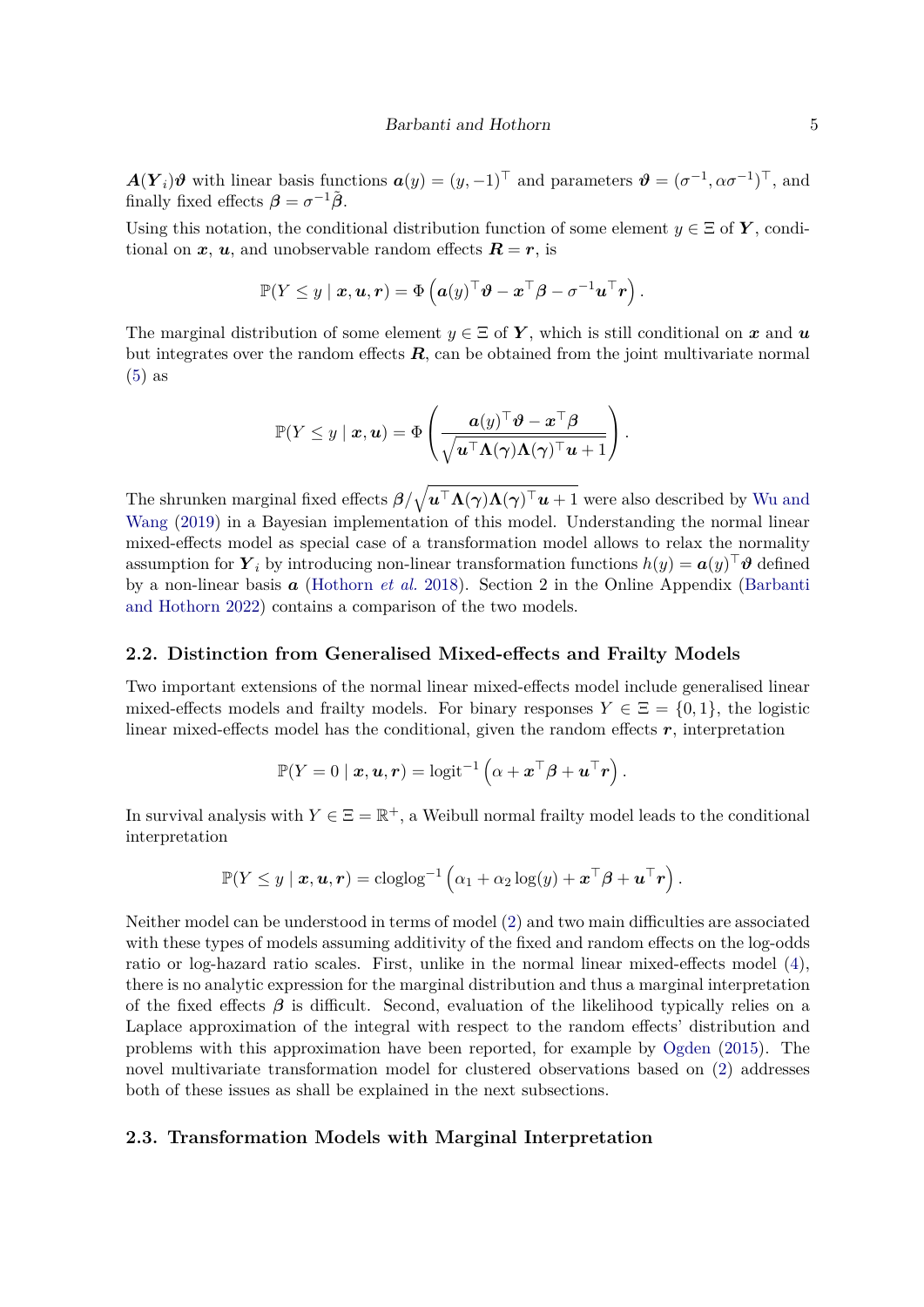Simple analytic expressions for the marginal distribution are available (also for  $F \neq \Phi$ ), independent of the choice of the basis function *a*, noting that the variance of the *j*th element of  $\mathbf{Z}_i$  (Equation [3\)](#page-3-3) is  $\mathbf{u}_{ij}^{\top} \mathbf{\Lambda}(\boldsymbol{\gamma}) \mathbf{\Lambda}(\boldsymbol{\gamma})^{\top} \mathbf{u}_{ij} + 1$ .

The Gaussian copula distribution of Equation [2](#page-3-0) directly implies the marginal distribution function in form of a marginal transformation model (mtram):

$$
\mathbb{P}(Y \le y \mid \mathbf{x}, \mathbf{u}) = \Phi \left( \frac{\sqrt{\mathbf{u}^{\top} \mathbf{\Lambda}(\boldsymbol{\gamma}) \mathbf{\Lambda}(\boldsymbol{\gamma})^{\top} \mathbf{u} + 1} \Phi^{-1} \left( F \left( \frac{a(y)^{\top} \vartheta - \mathbf{x}^{\top} \beta}{\sqrt{\mathbf{u}^{\top} \mathbf{\Lambda}(\boldsymbol{\gamma}) \mathbf{\Lambda}(\boldsymbol{\gamma})^{\top} \mathbf{u} + 1}} \right) \right)}{\sqrt{\mathbf{u}^{\top} \mathbf{\Lambda}(\boldsymbol{\gamma}) \mathbf{\Lambda}(\boldsymbol{\gamma})^{\top} \mathbf{u} + 1}} \right)
$$
\n
$$
= F \left( \frac{a(y)^{\top} \vartheta - \mathbf{x}^{\top} \beta}{\sqrt{\mathbf{u}^{\top} \mathbf{\Lambda}(\boldsymbol{\gamma}) \mathbf{\Lambda}(\boldsymbol{\gamma})^{\top} \mathbf{u} + 1}} \right). \qquad (\text{mtram})
$$

In this model, the fixed effects  $\beta$  divided by  $\sqrt{u^{\top} \Lambda(\gamma) \Lambda(\gamma)^{\top} u + 1}$  are directly interpretable given  $U = u$ , for example as log-odds ratios  $(F = logit^{-1})$  or log-hazard ratios  $(F =$ cloglog<sup>-1</sup>). Because  $\Lambda(\gamma)\Lambda(\gamma)^{\top}$  is positive semidefinite, there might be a reduction in effect size when comparing the fixed effects  $\beta$  from formula [\(2\)](#page-3-0) to the marginal effects  $\beta/\sqrt{u^{\top}\Lambda(\gamma)\Lambda(\gamma)^{\top}u+1}$  from model [\(mtram\)](#page-4-0). For random intercept-only models with  $u=1$ we get a constant reduction by  $1/\sqrt{\gamma_1^2+1}$ . In longitudinal models with correlated random intercepts and random slopes, the marginal effect at time *t* is  $\beta/\sqrt{\gamma_1^2 + \gamma_1\gamma_2t + (\gamma_2^2 + \gamma_3^2)t^2 + 1}$ because  $u = (1, t)^{\top}$ . For positively correlated random intercepts and random slopes (*i.e.*  $\gamma_2$ ) 0), the marginal effect always decreases over time.

#### **2.4. The Likelihood Function**

For parameters  $\vartheta$ ,  $\beta$ , and  $\gamma$ , the log-likelihood contribution  $\ell_i(\vartheta, \beta, \gamma)$  of the *i*th subject or cluster is based on the transformation

<span id="page-5-1"></span>
$$
\boldsymbol{z}(\boldsymbol{y} \mid \boldsymbol{\vartheta}, \boldsymbol{\beta}, \boldsymbol{\gamma}) = \boldsymbol{D}_i(\boldsymbol{\gamma}) \Phi_{N_i}^{-1} (F_{N_i} {\boldsymbol{\{\Omega_i(\boldsymbol{\gamma})^{-1} [A(\boldsymbol{y}) \boldsymbol{\vartheta} - \boldsymbol{X}_i \boldsymbol{\beta}]} \})
$$
(6)

of some  $y \in \Xi^{N_i}$ .

For discrete or interval-censored observations  $(\underline{\mathbf{y}}_i, \overline{\mathbf{y}}_i] \subset \mathbb{R}^{N_i}$  the log-likelihood contribution is ¯

<span id="page-5-0"></span>
$$
\ell_i(\boldsymbol{\vartheta}, \boldsymbol{\beta}, \boldsymbol{\gamma}) = \log \mathbb{P}\left(\underline{\boldsymbol{y}}_i \leq \boldsymbol{Y}_i < \bar{\boldsymbol{y}}_i\right) = \log \mathbb{P}\left(\boldsymbol{z}(\underline{\boldsymbol{y}}_i \mid \boldsymbol{\vartheta}, \boldsymbol{\beta}, \boldsymbol{\gamma}) \leq \boldsymbol{Z}_i < \boldsymbol{z}(\bar{\boldsymbol{y}}_i \mid \boldsymbol{\vartheta}, \boldsymbol{\beta}, \boldsymbol{\gamma})\right) \\
= \log \left\{\boldsymbol{\Phi}_{\boldsymbol{0}_{N_i}, \boldsymbol{\Sigma}_i(\boldsymbol{\gamma})} \left[\boldsymbol{z}(\underline{\boldsymbol{y}}_i \mid \boldsymbol{\vartheta}, \boldsymbol{\beta}, \boldsymbol{\gamma}), \boldsymbol{z}(\bar{\boldsymbol{y}}_i \mid \boldsymbol{\vartheta}, \boldsymbol{\beta}, \boldsymbol{\gamma})\right]\right\}\n\tag{7}
$$

where

$$
\Phi_{\mathbf{0}_{N_i},\mathbf{\Sigma}_i(\gamma)}(\mathbf{z},\bar{\mathbf{z}})=\int_{\underline{z}}^{\bar{z}}\phi_{\mathbf{0}_{N_i},\mathbf{\Sigma}_i(\gamma)}(\mathbf{z})\,d\mathbf{z}
$$

is the integral over the  $N_i$ -dimensional multivariate normal density  $\phi_{N_i}$  with mean zero and covariance  $\Sigma_i$ . The structure of  $\Sigma_i(\gamma)$  can be exploited to dramatically reduce the dimensionality of the integration problem. Applying the procedure by [Marsaglia](#page-14-8) [\(1963\)](#page-14-8), one can reduce this *Ni*-dimensional integral to an *R*-dimensional integral over the unit cube (see Appendix [A\)](#page-16-0).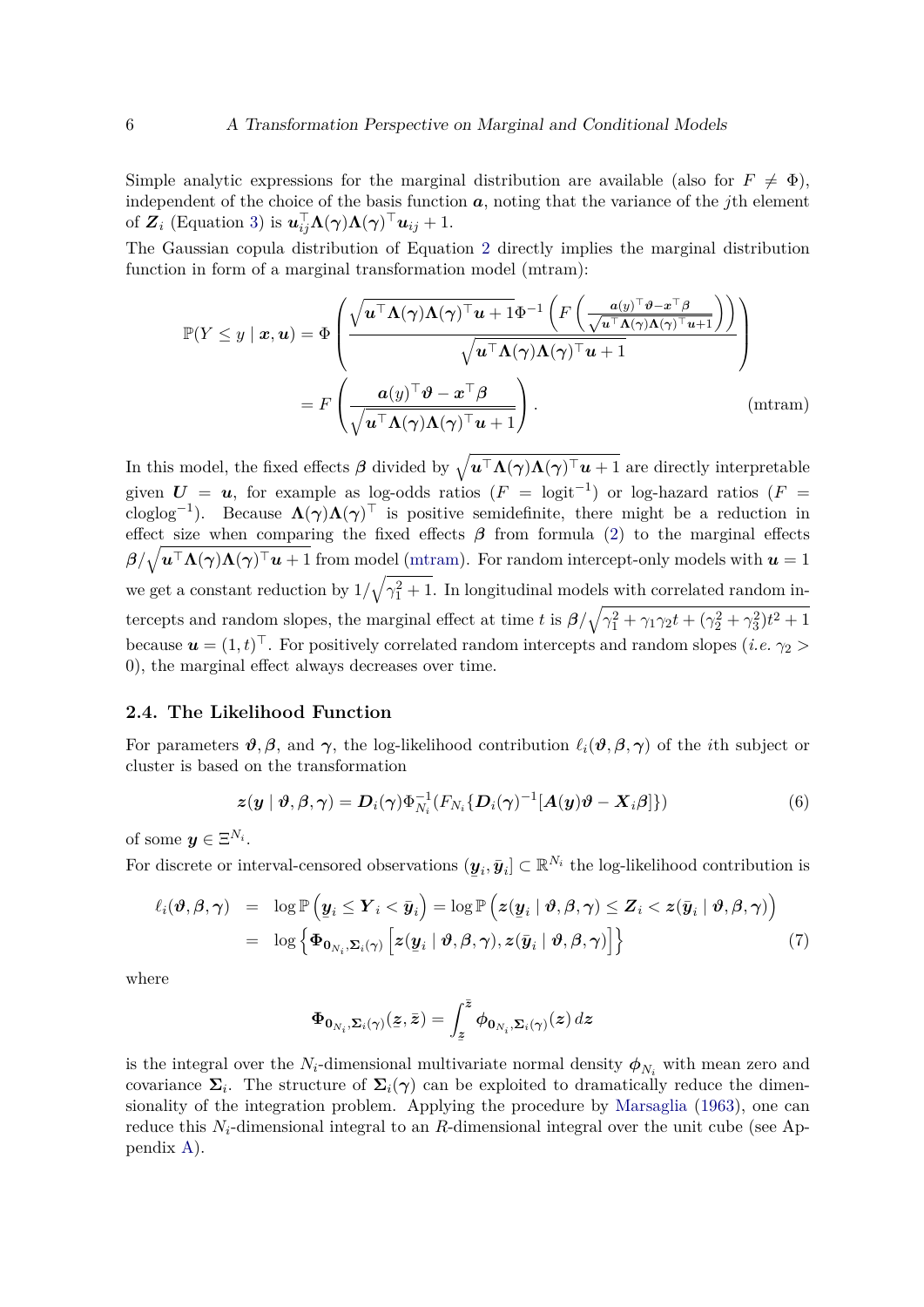For continuous observations  $y \in \mathbb{R}^{N_i}$ , it is common practice to approximate this log-likelihood by a log-density evaluated at the observations  $y_i$ :

<span id="page-6-2"></span>
$$
\ell_i(\boldsymbol{\vartheta}, \boldsymbol{\beta}, \boldsymbol{\gamma}) \approx -\frac{1}{2} \log |\mathbf{\Sigma}_i(\boldsymbol{\gamma})| +
$$
\n
$$
-\frac{1}{2} \mathbf{z}(\mathbf{y}_i \mid \boldsymbol{\vartheta}, \boldsymbol{\beta}, \boldsymbol{\gamma})^\top (\mathbf{\Sigma}_i(\boldsymbol{\gamma})^{-1} - \mathbf{D}_i(\boldsymbol{\gamma})^{-2}) \mathbf{z}(\mathbf{y}_i \mid \boldsymbol{\vartheta}, \boldsymbol{\beta}, \boldsymbol{\gamma}) +
$$
\n
$$
\log_{N_i} (f_{N_i} \{ \mathbf{D}_i(\boldsymbol{\gamma})^{-1} [\mathbf{A}(\mathbf{y}_i) \boldsymbol{\vartheta} - \mathbf{X}_i \boldsymbol{\beta}] \})^\top \mathbf{1}_{N_i} +
$$
\n
$$
\log_{N_i} (\mathbf{A}'(\mathbf{y}_i) \boldsymbol{\vartheta})^\top \mathbf{1}_{N_i}
$$
\n(8)

where the Cholesky factorisation  $L_i(\gamma) L_i(\gamma)^T = \Sigma_i(\gamma)$  is utilised. It should be noted that the exact log-likelihood function [\(7\)](#page-5-0) does not require the precision matrix  $\Sigma_i(\gamma)^{-1}$  to be computed. In the above approximation,  $log_{N_i}$  is the element-wise natural logarithm and  $f_{N_i}$ the element-wise density of *F*.  $\mathbf{A}^{\prime}(\mathbf{y}_i)$  denotes the matrix of evaluated derivatives  $\mathbf{a}^{\prime}$  of the basis function *a*. The log-likelihood of Equation [8](#page-6-2) is derived in Appendix [B.](#page-17-0)

Using either log-likelihood, we obtain simultaneous maximum-likelihood estimates for all model parameters from

$$
(\hat{\boldsymbol{\vartheta}}_N,\hat{\boldsymbol{\beta}}_N,\hat{\boldsymbol{\gamma}}_N)=\argmax_{(\boldsymbol{\vartheta},\boldsymbol{\beta},\boldsymbol{\gamma})\in\mathbb{R}^{P+Q+M}}\sum_{i=1}^N\ell_i(\boldsymbol{\vartheta},\boldsymbol{\beta},\boldsymbol{\gamma}).
$$

Some models require additional constraints on  $\theta$  to be implemented [\(Hothorn](#page-13-8) *et al.* [2018\)](#page-13-8). Analytic score functions for all model parameters  $\vartheta$ ,  $\beta$ , and  $\gamma$  are available (see Appendix [B\)](#page-17-0). Score functions for the discrete or censored likelihood [\(7\)](#page-5-0) and the observed Fisher information matrices for both likelihoods are obtained numerically. The full parameterisation of *h* allows application of standard results for likelihood asymptotics [\(van der Vaart](#page-14-9) [1998\)](#page-14-9) to independent observations [\(Hothorn](#page-13-8) *et al.* [2018\)](#page-13-8). Because the model [\(2\)](#page-3-0) is a special case of the multivariate transformation model of [\(Klein](#page-13-10) *et al.* [2022\)](#page-13-10) where the transformation function *h* and the fixed effects  $\beta$  are constrained to be the same for all "coordinates" of the random vector  $Y_i$  (that is, observations in the same cluster), model [\(2\)](#page-3-0) benefits from the same asymptotic results reported by [Klein](#page-13-10) *et al.* [\(2022\)](#page-13-10).

### **3. Applications**

<span id="page-6-0"></span>In this Section, we discuss two potential applications of marginally interpretable transformation models. Data, numerical details, and code reproducing the results available from the Online Appendix [\(Barbanti and Hothorn](#page-12-1) [2022\)](#page-12-1). This document contains additional applications from different domains and a number of head-to-head comparisons for situations where the models discussed here can be estimated by already existing software implementations for the purpose of validating the implementation of model [\(mtram\)](#page-4-0) in the add-on package tram [\(Hothorn and Barbanti](#page-13-12) [2022\)](#page-13-12) to the R system for statistical computing.

#### <span id="page-6-1"></span>**3.1. Models for Bounded Responses**

[Chow](#page-12-2) *et al.* [\(2006\)](#page-12-2) report on a randomised two-arm clinical trial comparing a novel neck pain treatment to placebo. Neck pain levels of 90 subjects were assessed at baseline, after 7, and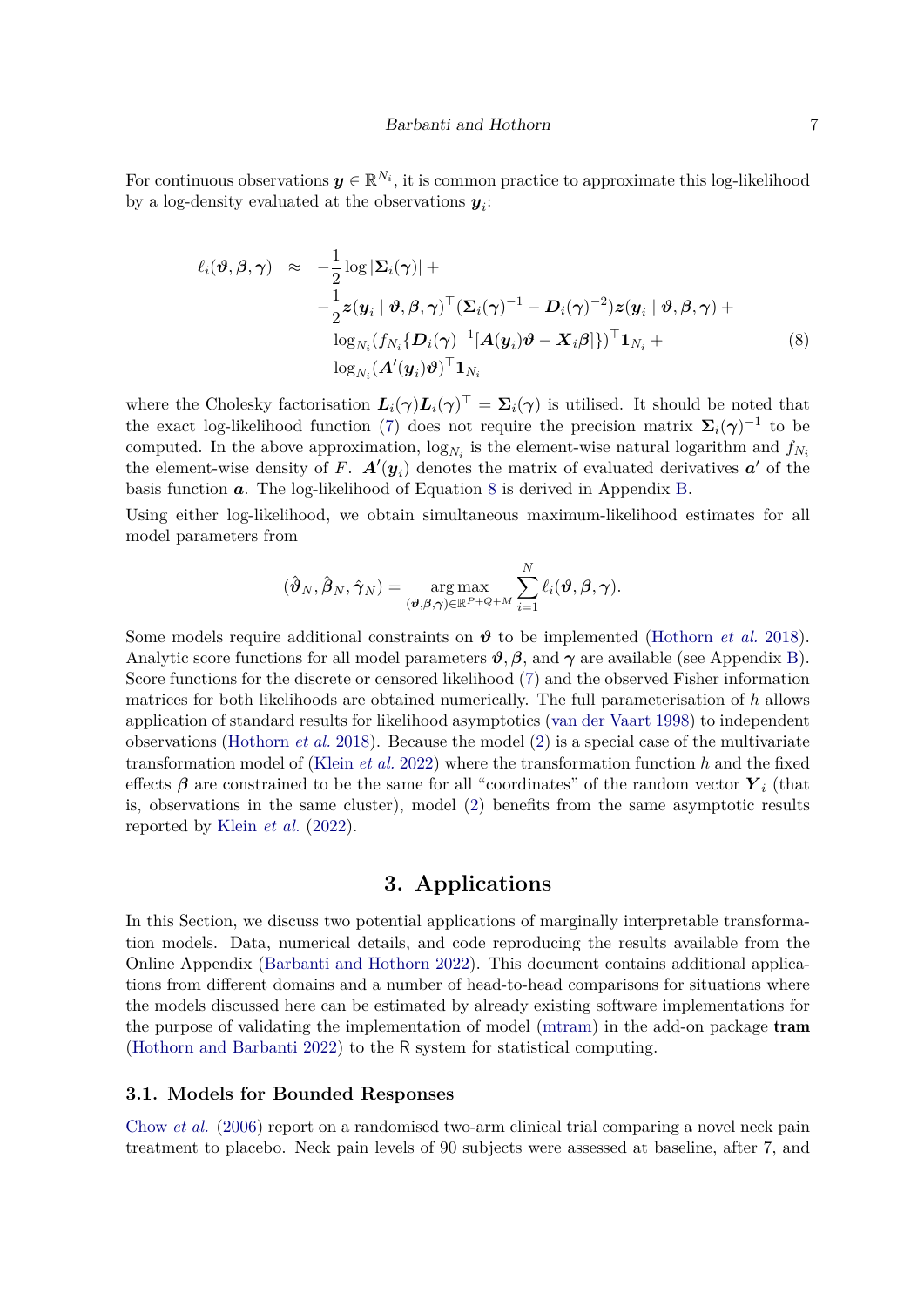after 12 weeks (complete trajectories are available for 84 subjects) on a visual analog scale. [Manuguerra and Heller](#page-13-6) [\(2010\)](#page-13-6) proposed a mixed-effects model for such a bounded response. The fixed effects are interpretable as log-odds ratios, conditional on random effects. The data are presented in the top panel of Figure [1.](#page-8-0) A transformation model [\(mtram\)](#page-4-0) with  $F = \text{logit}^{-1}$ featuring a transformation function  $h(y) = \boldsymbol{a}(y)^\top \boldsymbol{\vartheta}$  defined by a polynomial in Bernstein form of order six on the unit interval, and correlated random intercept and random slope terms  $(\mathbf{u} = (1, t)$  for times  $t = 0, 7, 12$  weeks) is visualised by means of the corresponding marginal distribution functions in the bottom panel of Figure [1.](#page-8-0) Similar to the results reported earlier [\(Manuguerra and Heller](#page-13-6) [2010\)](#page-13-6), the model highlights more severe pain in the active treatment group at baseline. A positive treatment effect can be inferred after 7 weeks which seemed to level-off when subjects were examined after 12 weeks. It is important to note that these results have a marginal interpretation and that the model does not assume a specific distribution of the response, such as a Beta distribution for example.

From the marginally interpretable transformation models, relevant quantities, like the probabilistic index, can be derived. This is explained in more detail in the Online Appendix [\(Barbanti and Hothorn](#page-12-1) [2022\)](#page-12-1). In this application, the marginal probabilistic index is the probability that, for a randomly selected patient in the treatment group, the neck pain score at time *t* is higher than the score for a subject in the placebo group randomly selected at the same time point. We obtain a probability of 0*.*72 (95% confidence interval [0*.*58; 0*.*83]) at baseline, 0*.*29 (95% confidence interval [0*.*17; 0*.*43]) after 7 weeks and 0*.*38 (95% confidence interval [0*.*24; 0*.*54]) after 12 weeks.

#### <span id="page-7-0"></span>**3.2. Marginally Interpretable Weibull Models**

The CAO/ARO/AIO-04 randomised clinical trial [\(Rödel](#page-14-10) *et al.* [2015\)](#page-14-10) compared Oxaliplatin added to fluorouracil-based preoperative chemoradiotherapy and postoperative chemotherapy for rectal cancer patients to the same therapy using fluorouracil only. Patients were randomised in the two treatment arms by block randomisation taking the study center, the lymph node involvement (negative vs. positive), and tumour grading (T1-3 vs. T4) into account. The primary endpoint was disease-free survival, defined as the time between randomisation and non-radical surgery of the primary tumour (R2 resection), locoregional recurrence after R0/1 resection, metastatic disease or progression, or death from any cause, whichever occurred first. The observed responses are a mix of exact dates (time to death or incomplete removal of the primary tumour), right-censoring (end of follow-up or drop-out), and intervalcensoring (local or distant metastases). The conditional hazard ratio 0*.*79 (0*.*64*,* 0*.*98) was reported as obtained from a Cox mixed-effects model with normal random intercepts and without stratification fitted to right-censored survival times [\(Rödel](#page-14-10) *et al.* [2015\)](#page-14-10). This means that a rectal cancer patient treated with the novel combination therapy benefits from a 21% risk reduction compared to a patient *from the same block* treated with fluorouracil only.

We were interested in estimating a marginally interpretable treatment (acknowledging the fact that patients enrolled into the trial were *not* a random sample from all rectal cancer patients) based on a marginally interpretable stratified (with respect to lymph node involvement and tumour grading) Weibull model for clustered observations (blocks) in the presence of interval-censored survival times. This model can be formulated by [\(mtram\)](#page-4-0) choosing  $F = \text{cloglog}^{-1}$ ,  $a(y) = (1, \log(y))^{\top}$ ,  $u = 1$  being the block indicator, and variance parameter  $\gamma_1$  (corresponding to the correlation structure of a random intercept only model) as well as a treatment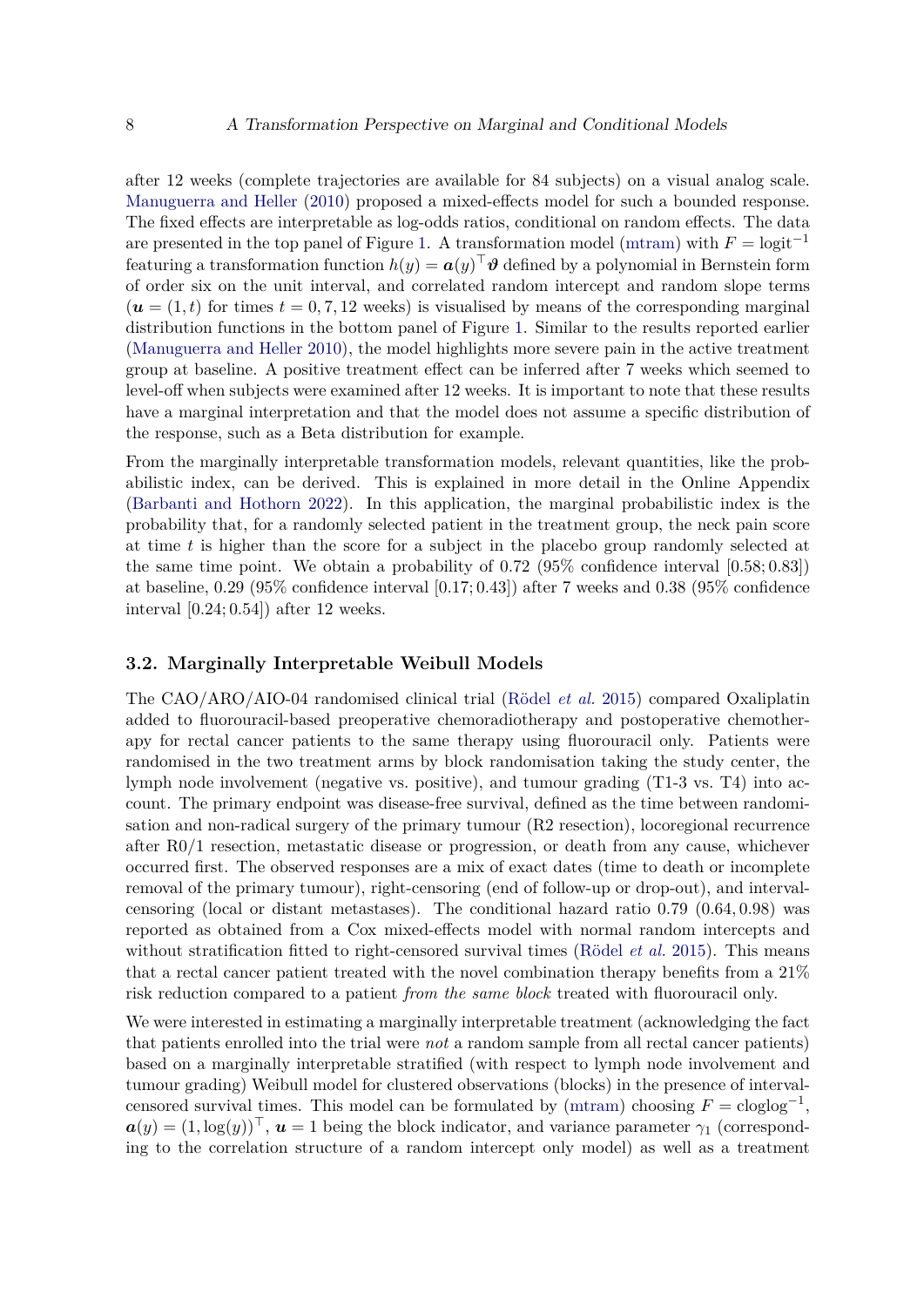

<span id="page-8-0"></span>Figure 1: Neck pain. Pain trajectories of 90 subjects under active treatment or placebo evaluated at baseline, after 7 and 12 weeks (top) and marginal distribution functions of neck pain at the three different time points (bottom). These results were obtained from model [\(mtram\)](#page-4-0) using  $F = \text{logit}^{-1}$  and a Bernstein polynomial  $h(y)$  on the unit interval.

parameter *β* (comparing the novum to fluorouracil only). Stratification was implemented by strata-specific parameters  $\vartheta$  for each of the four strata. It should be noted that this model is not equivalent to a classical Weibull normal frailty model.

A confidence interval for the marginal hazard ratio  $\exp(\beta/\sqrt{\gamma_1^2+1})$  was computed by simulating from the joint normal distribution of  $(\hat{\beta}, \hat{\gamma}_1)$ . With a relatively small  $\hat{\gamma}_1 = 0.15$  (with standard error 0*.*13), this resulted in a marginal hazard ratio of 0*.*80 (95% confidence interval [0*.*65; 0*.*98]), meaning that rectal cancer patients treated with the combination therapy benefit from a 20% risk reduction *on average*.

By relaxing the Weibull assumption (log-linear transformation *h*) to a Cox proportional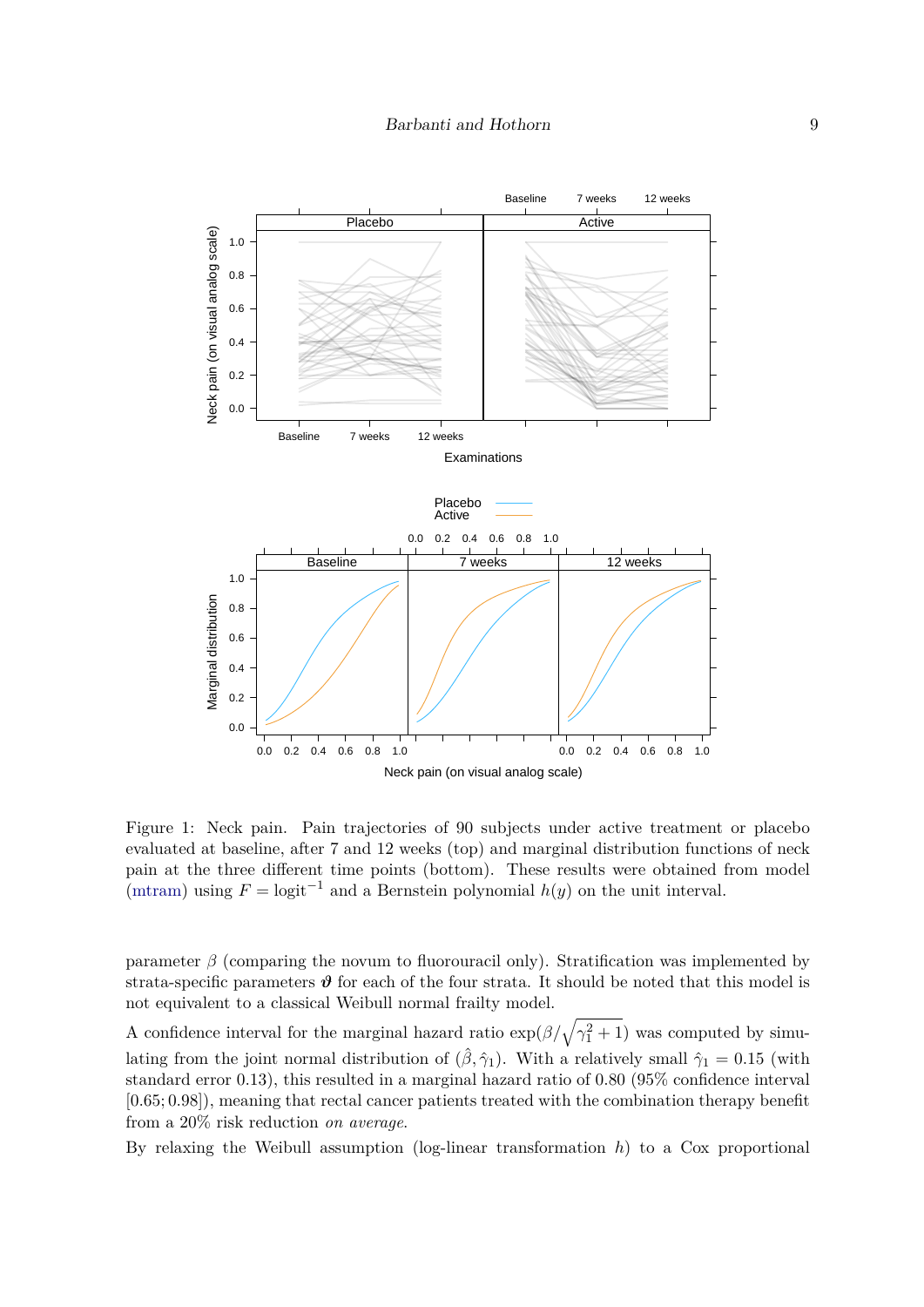hazards model (nonlinear transformation *h*), we obtain a hazard ratio of 0*.*78 (95% confidence interval [0*.*64; 0*.*96]) and a marginal probabilistic index of 0*.*56 (95% confidence interval [0*.*51; 0*.*61]), meaning that over all study centers, a randomly selected patient receiving Oxaliplatin has a 56% probability of staying disease-free longer than a randomly selected patient receiving the standard treatment only, given that they both have the same lymph node involvement and tumor grading.

#### <span id="page-9-0"></span>**3.3. Simulation Studies**

Linear transformation models [\(1\)](#page-1-0) have been extended to conditional mixed-effects transformation models by including normal random effects [\(Támasi](#page-14-11) *et al.* [2022\)](#page-14-11) to allow the estimation of flexible regression models with correlated outcomes. In this class of models, the conditional distribution of the response given the fixed and random effects is given by

$$
\mathbb{P}_Y(Y \le y \mid \boldsymbol{x}, \boldsymbol{u}, \boldsymbol{r}) = F(h(y) - \boldsymbol{x}^\top \boldsymbol{\beta} - \boldsymbol{u}^\top \boldsymbol{r})
$$
 (tramME)

where  $r \sim N(0, \Sigma)$ . Similarly to GLMMs, marginal effects cannot be read off directly from the output of a mixed-effects transformation model. Moreover, the maximum-likelihood estimation of the model parameters relies on the Laplace approximation of the log-likelihood.

We compare the performance of mixed-effects models [\(tramME\)](#page-9-0) and marginally interpretable linear transformation models [\(mtram\)](#page-4-0) in cases where the model fitted is misspecified with respect to the data generating process. We report results obtained when simulating a continuous response in three scenarios; details and code for the data generating process are outlined in the Online Appendix [\(Barbanti and Hothorn](#page-12-1) [2022\)](#page-12-1).

First, we simulate from a transformation model with inverse link function  $F = \Phi$ . In this setting, the conditional and the marginally interpretable linear transformation model coincide, so we expect coefficients from model [\(tramME\)](#page-9-0) and those from the model [\(mtram\)](#page-4-0) to coincide. This is shown in Figure [2.](#page-10-0) Then, we simulate from a conditional transformation model with inverse link function  $F = \text{logit}^{-1}$ . In this setting, model [\(tramME\)](#page-9-0) should outperform model [\(mtram\)](#page-4-0). Lastly, we simulate from a marginally interpretable transformation model with inverse link function  $F = \text{logit}^{-1}$ . In this setting, model [\(mtram\)](#page-4-0) should outperform the model [\(tramME\)](#page-9-0). In Figure [3](#page-11-0) we observe that the estimate of variance obtained from model [\(tramME\)](#page-9-0) suffers from a slight bias. This known and documented effect is due to the estimation of the parameters in a maximum-likelihood framework. However, we clearly see that when the fitted model does not reflect the data generating process on a theoretical level, the marginal effects are still recovered correctly, but the variance is visibly over- or underestimated. This is also the case for Figure [4.](#page-12-3) Similar effects are obtained in all three scenarios when simulating interval-censored data (Online Appendix, [Barbanti and Hothorn](#page-12-1) [2022\)](#page-12-1).

#### **4. Discussion**

There is a difference between a marginal and a marginally interpretable model. A marginal model, for example defined by generalised estimation equations [\(Zeger](#page-15-1) *et al.* [1988\)](#page-15-1), does not specify the joint distribution. A marginally interpretable model is a model for the joint or conditional (given random effects) distribution from which one can infer the marginal distribution [\(Lee and Nelder](#page-13-4) [2004\)](#page-13-4). The models proposed here follow the latter approach with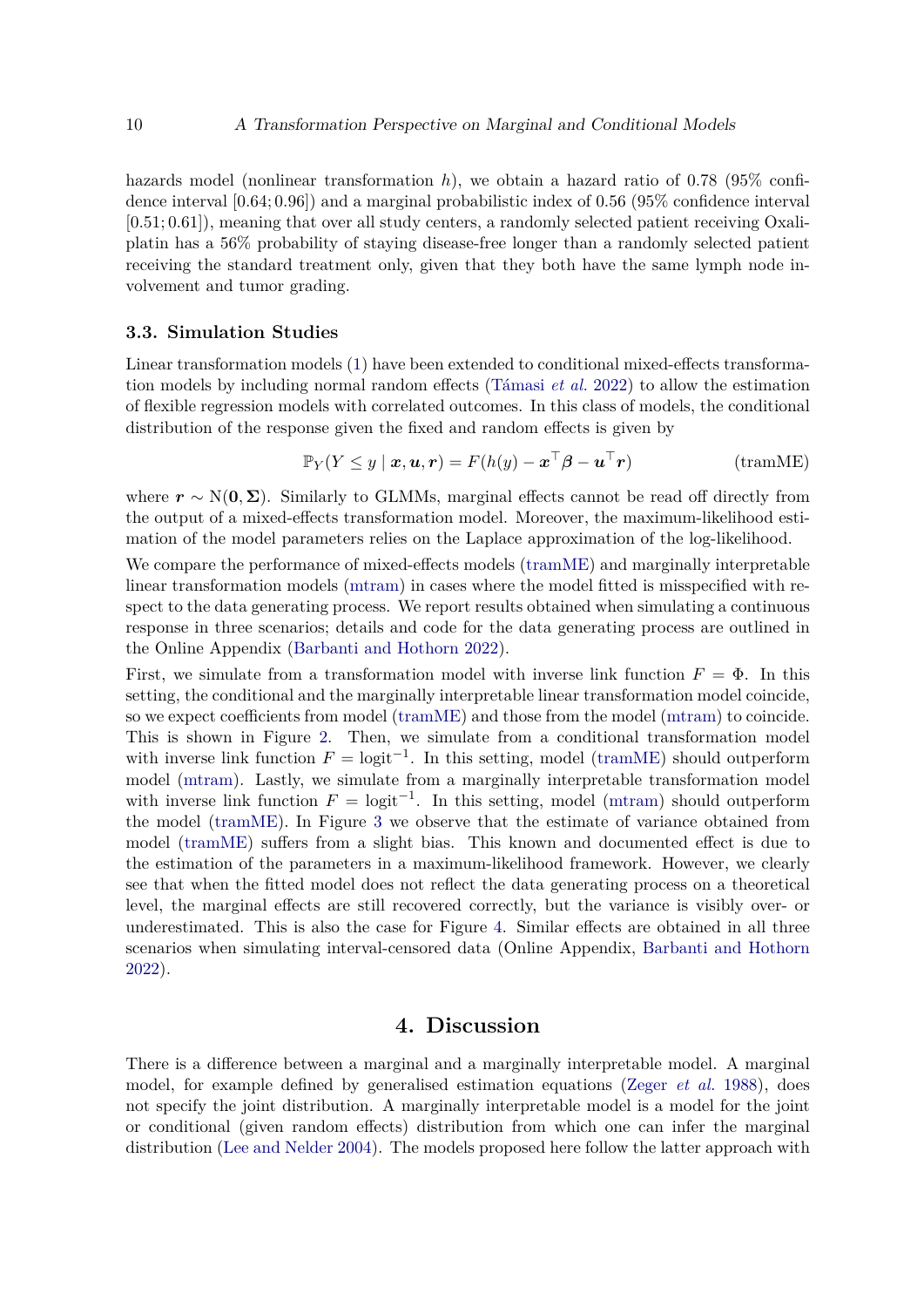

<span id="page-10-0"></span>Figure 2: Simulated continuous data from a transformation model with  $F = \Phi$ . The models [\(mtram\)](#page-4-0) and [\(tramME\)](#page-9-0) coincide and the resulting estimates from two distinct implementations are found identical. The red dashed lines indicate the true values of the model parameters.

the important distinctive feature that very simple expressions for the marginal distribution function are available. Thus, there is no need to apply numerical integration to the joint or conditional model formulation. In our view, model [\(mtram\)](#page-4-0) is especially attractive because it allows the interpretation of scaled regression coefficients as marginal effects acting on the marginal predictive distribution in terms of a log-odds ratio or a log-hazard ratio, for example. The Gaussian copula approach for obtaining marginally interpretable models has gained some interest in the last years [\(Zhang](#page-15-4) *et al.* [2021;](#page-15-4) [Masarotto and Varin](#page-14-12) [2012\)](#page-14-12), however, the simple framework of transformation models allows estimation for a wide range of responses without encountering computational burdens or challenges that other methods typically do. The Online Appendix [\(Barbanti and Hothorn](#page-12-1) [2022\)](#page-12-1) illustrates this point discussing additional applications from different domains.

Naturally, the questions arises which model is to be preferred: a marginal, a conditional, or a marginally interpretable one? In this case, the "right" model is not the model which most closely reflects the data generating process, which is usually unknown, but rather the model that allows the user to answer the research question at hand by interpreting the estimated parameters, as [McGee and Stringer](#page-14-1) [\(2022\)](#page-14-1) point out. An advantage of transformation models is that besides allowing for interpretation of the fixed-effects on a marginal level, they also yield valid models for the whole marginal distribution [\(1\)](#page-1-0) of the response given the covariates.

The models and estimation procedures introduced here are limited by some practical and some conceptual constraints. Response-varying regression coefficients  $\beta(y)$  define distribution regression models [\(Foresi and Peracchi](#page-13-13) [1995;](#page-13-13) [Chernozhukov](#page-12-4) *et al.* [2013\)](#page-12-4) where corresponding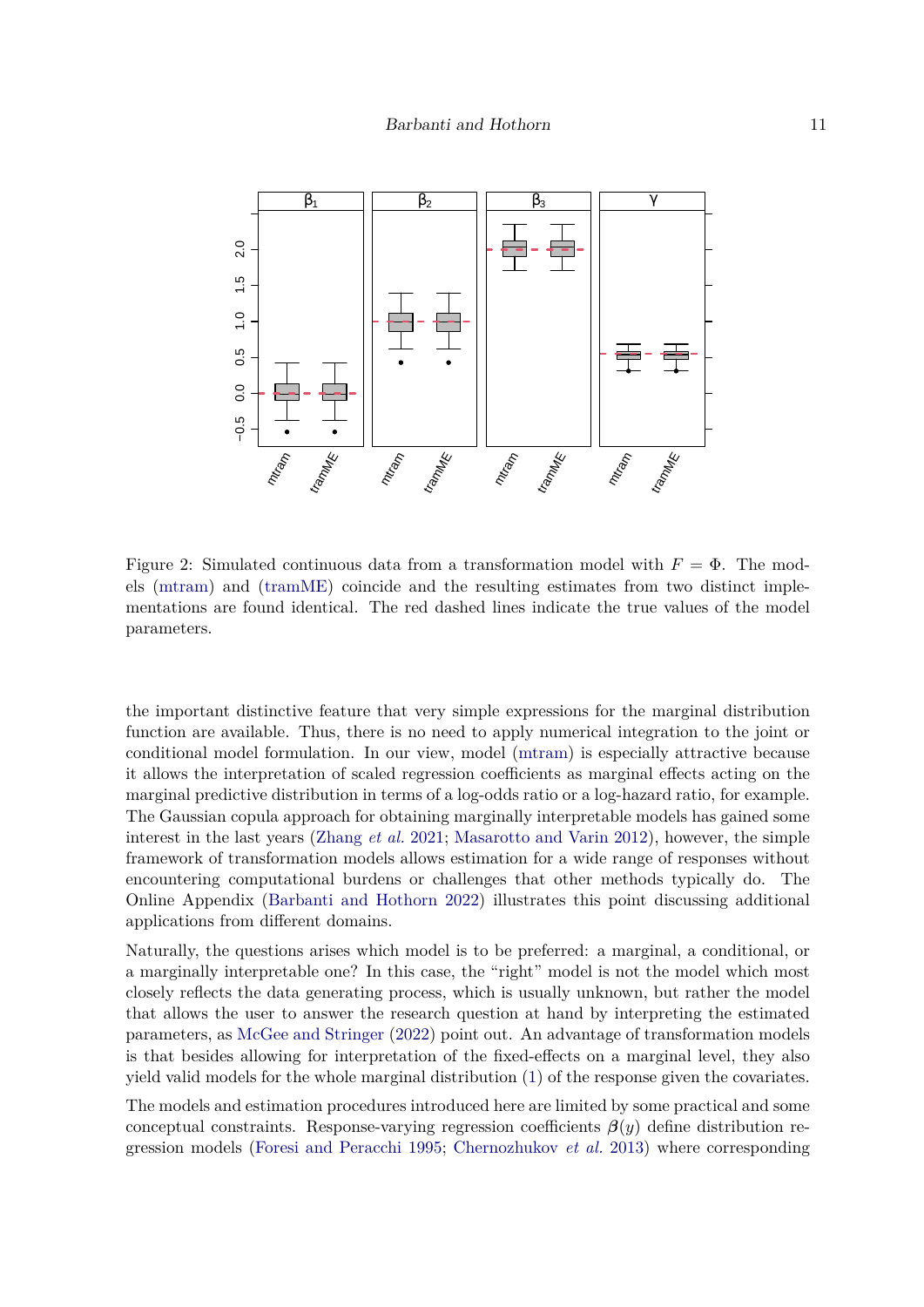

<span id="page-11-0"></span>Figure 3: Simulated continuous data from a conditional model [\(tramME\)](#page-9-0) with  $F = logit^{-1}$ . A small expected bias for the variance parameter  $\gamma$  (due to maximum likelihood estimation) is visible for this model. In contrast, model [\(mtram\)](#page-4-0) was not able to recover the true value of  $\gamma$ . The red dashed lines indicate the true values of the model parameters.

mixed-effects models have been presented recently [\(Garcia](#page-13-9) *et al.* [2019\)](#page-13-9). This would be relatively straightforward to implement in the framework presented here, in fact, stratification in Weibull models was parameterised in a similar way (see Section 5 in the Online Appendix, [Barbanti and Hothorn](#page-12-1) [2022\)](#page-12-1). A mix of continuous and censored observations within one cluster would require to compute the likelihood by partial integration over an  $N_i$ -dimensional normal, this is currently not implemented. On a more conceptual level, it seems impossible to implement multilevel models for discrete or censored responses, because the likelihood [\(8\)](#page-6-2) is only defined for contributions by independent clusters.

### **Computational Details**

The empirical analyses presented in Section [3](#page-6-0) are reproducible using the mtram package vignette (Online Appendix, [Barbanti and Hothorn](#page-12-1) [2022\)](#page-12-1) in package tram [\(Hothorn and Bar](#page-13-12)[banti](#page-13-12) [2022\)](#page-13-12). Infrastructure for transformation models from package mlt was used to define marginal models. Augmented Lagrangian Minimization implemented in the auglag() function of package alabama [\(Varadhan](#page-15-5) [2022\)](#page-15-5) was used for optimising the log-likelihood. Numerical integration to compute the discrete and censored version of the log-likelihood was performed by SparseGrid [\(Ypma](#page-15-6) [2013\)](#page-15-6). All results were obtained using R version 4.2.0 ([R](#page-14-13) [Core Team](#page-14-13) [2022\)](#page-14-13).

Models and figures can be replicated by

> demo("mtram", package = "tram")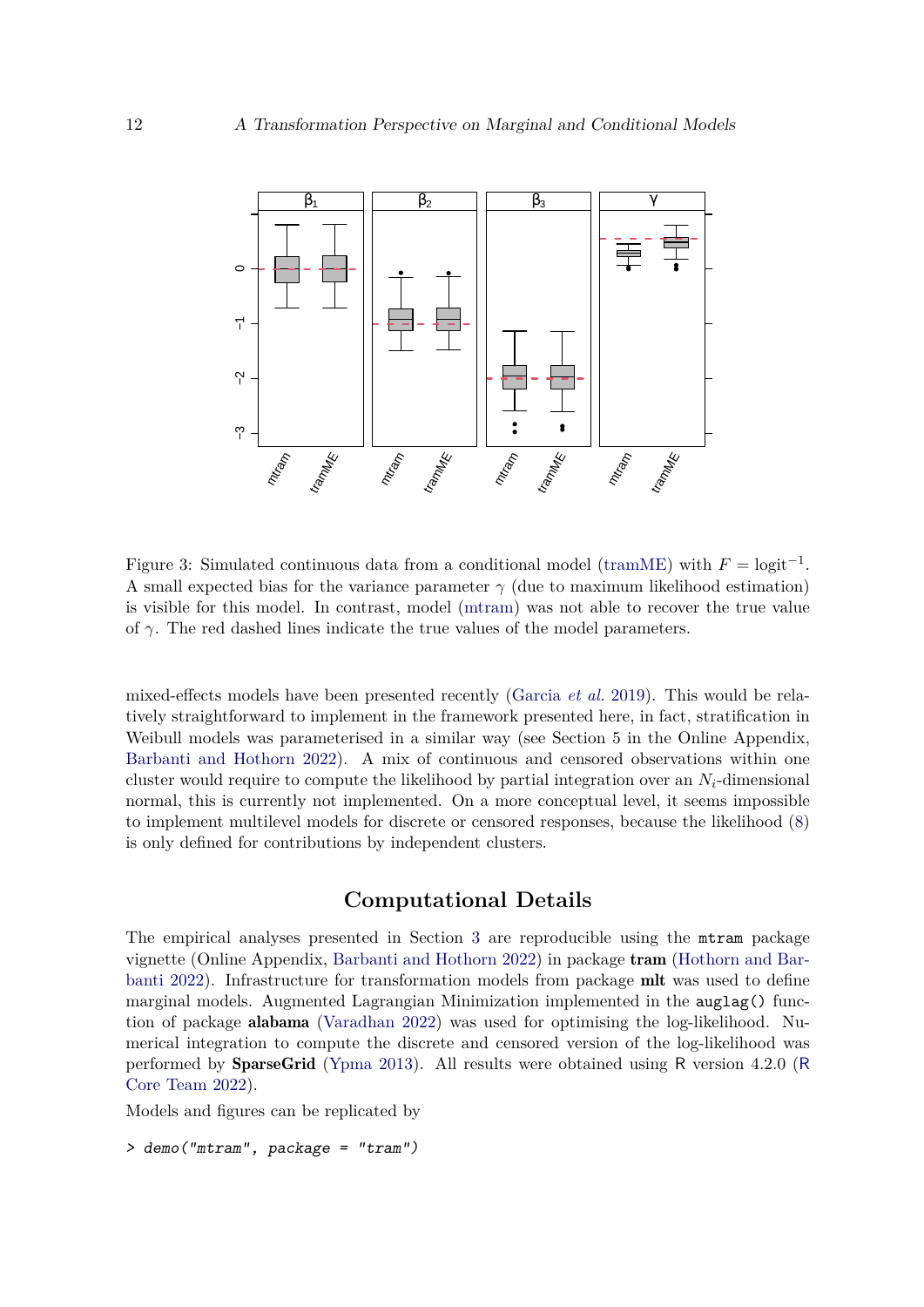

<span id="page-12-3"></span>Figure 4: Simulated continuous data from a marginally interpretable transformation model [\(mtram\)](#page-4-0) with  $F = \text{logit}^{-1}$ . The estimates from this model recover all four model parameters whereas a substantial bias for the variance parameter  $\gamma$  can be observed for the misspecified model [\(tramME\)](#page-9-0). The red dashed lines indicate the true values of the model parameters.

### **Acknowledgements**

The authors would like to thank Leonhard Held, Thomas Kneib, Nadja Klein and Bálint Támasi for interesting discussions. Luisa Barbanti received a GRC travel grant for a research stay in Berlin, during which this paper was finalised. Torsten Hothorn received funding from the Swiss National Science Foundation, grant number 200021\_184603.

### **References**

- <span id="page-12-1"></span>Barbanti L, Hothorn T (2022). *Some Applications of Marginally Interpretable Linear Transformation Models for Clustered Observations*. R package vignette version 0.7-1, URL <https://CRAN.R-project.org/package=tram>.
- <span id="page-12-0"></span>Cai T, Wei LJ, Wilcox M (2000). "Semiparametric Regression Analysis for Clustered Failure Time Data." *Biometrika*, **87**(4), 867–878. [doi:10.1093/biomet/87.4.867](https://doi.org/10.1093/biomet/87.4.867).
- <span id="page-12-4"></span>Chernozhukov V, Fernández-Val I, Melly B (2013). "Inference on Counterfactual Distributions." *Econometrica*, **81**(6), 2205–2268. [doi:10.3982/ECTA10582](https://doi.org/10.3982/ECTA10582).
- <span id="page-12-2"></span>Chow RT, Heller GZ, Barnsley L (2006). "The Effect of 300 mW, 830 nm Laser on Chronic Neck Pain: A Double-blind, Randomized, Placebo-controlled Study." *Pain*, **124**(1–2), 201– 210. [doi:10.1016/j.pain.2006.05.018](https://doi.org/10.1016/j.pain.2006.05.018).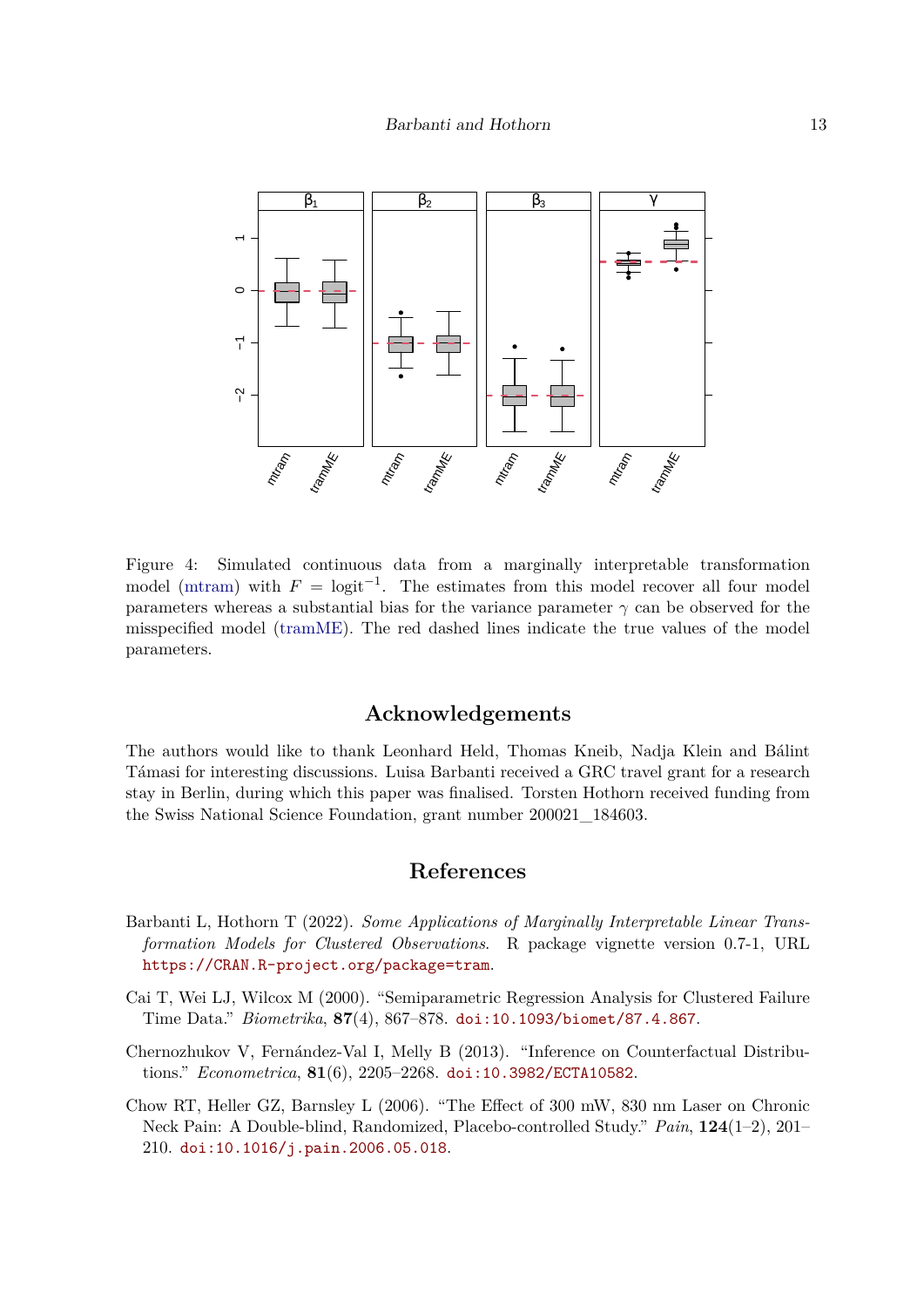- <span id="page-13-13"></span>Foresi S, Peracchi F (1995). "The Conditional Distribution of Excess Returns: An Empirical Analysis." *Journal of the American Statistical Association*, **90**(430), 451–466. [doi:10.](https://doi.org/10.1080/01621459.1995.10476537) [1080/01621459.1995.10476537](https://doi.org/10.1080/01621459.1995.10476537).
- <span id="page-13-9"></span>Garcia TP, Marder K, Wang Y (2019). "Time-varying Proportional Odds Model for Mega-analysis of Clustered Event Times." *Biostatistics*, **20**(1), 129–146. [doi:10.1093/](https://doi.org/10.1093/biostatistics/kxx065) [biostatistics/kxx065](https://doi.org/10.1093/biostatistics/kxx065).
- <span id="page-13-14"></span>Genz A, Bretz F (2009). *Computation of Multivariate Normal and t Probabilities*. Lecture Notes in Statistics. Springer-Verlag, Heidelberg. ISBN 978-3-642-01688-2.
- <span id="page-13-3"></span>Goethals K, Janssen P, Duchateau L (2008). "Frailty Models and Copulas: Similarities and Differences." *Journal of Applied Statistics*, **35**(9), 1071–1079. [doi:10.1080/](https://doi.org/10.1080/02664760802271389) [02664760802271389](https://doi.org/10.1080/02664760802271389).
- <span id="page-13-2"></span>Gory JJ, Craigmile PF, MacEachern SN (2021). "A Class of Generalized Linear Mixed Models Adjusted for Marginal Interpretability." *Statistics in Medicine*, **40**(2), 427–440. [doi:10.1002/sim.8782](https://doi.org/10.1002/sim.8782).
- <span id="page-13-0"></span>Heagerty PJ (1999). "Marginally Specified Logistic-Normal Models for Longitudinal Binary Data." *Biometrics*, **55**(3), 688–698. [doi:10.1111/j.0006-341X.1999.00688.x](https://doi.org/10.1111/j.0006-341X.1999.00688.x).
- <span id="page-13-1"></span>Heagerty PJ, Zeger SL (2000). "Marginalized Multilevel Models and Likelihood Inference (with comments and a rejoinder by the authors)." *Statistical Science*, **15**(1), 1–26. [doi:](https://doi.org/10.1214/ss/1009212671) [10.1214/ss/1009212671](https://doi.org/10.1214/ss/1009212671).
- <span id="page-13-15"></span>Heiss F, Winschel V (2008). "Likelihood Approximation by Numerical Integration on Sparse Grids." *Journal of Econometrics*, **144**(1), 62–80. [doi:10.1016/j.jeconom.2007.12.004](https://doi.org/10.1016/j.jeconom.2007.12.004).
- <span id="page-13-11"></span>Hothorn T (2020). "Most Likely Transformations: The mlt Package." *Journal of Statistical Software*, **92**(1), 1–68. [doi:10.18637/jss.v092.i01](https://doi.org/10.18637/jss.v092.i01).
- <span id="page-13-12"></span>Hothorn T, Barbanti L (2022). *tram: Transformation Models*. R package version 0.7-1, URL <https://CRAN.R-project.org/package=tram>.
- <span id="page-13-7"></span>Hothorn T, Kneib T, Bühlmann P (2014). "Conditional Transformation Models." *Journal of the Royal Statistical Society: Series B (Statistical Methodology)*, **76**(1), 3–27. [doi:](https://doi.org/10.1111/rssb.12017) [10.1111/rssb.12017](https://doi.org/10.1111/rssb.12017).
- <span id="page-13-8"></span>Hothorn T, Möst L, Bühlmann P (2018). "Most Likely Transformations." *Scandinavian Journal of Statistics*, **45**(1), 110–134. [doi:10.1111/sjos.12291](https://doi.org/10.1111/sjos.12291).
- <span id="page-13-10"></span>Klein N, Hothorn T, Barbanti L, Kneib T (2022). "Multivariate Conditional Transformation Models." *Scandinavian Journal of Statistics*, **49**, 116–142. [doi:10.1111/sjos.12501](https://doi.org/10.1111/sjos.12501).
- <span id="page-13-4"></span>Lee Y, Nelder JA (2004). "Conditional and Marginal Models: Another View." *Statistical Science*, **19**(4), 219–238. [doi:10.1214/088342304000000305](https://doi.org/10.1214/088342304000000305).
- <span id="page-13-5"></span>Lin Y, Luo Y, Xie S, Chen K (2017). "Robust Rank Estimation for Transformation Models with Random Effects." *Biometrika*, **104**(4), 971–986. [doi:10.1093/biomet/asx055](https://doi.org/10.1093/biomet/asx055).
- <span id="page-13-6"></span>Manuguerra M, Heller GZ (2010). "Ordinal Regression Models for Continuous Scales." *International Journal of Biostatistics*, **6**(1), 14. [doi:10.2202/1557-4679.1230](https://doi.org/10.2202/1557-4679.1230).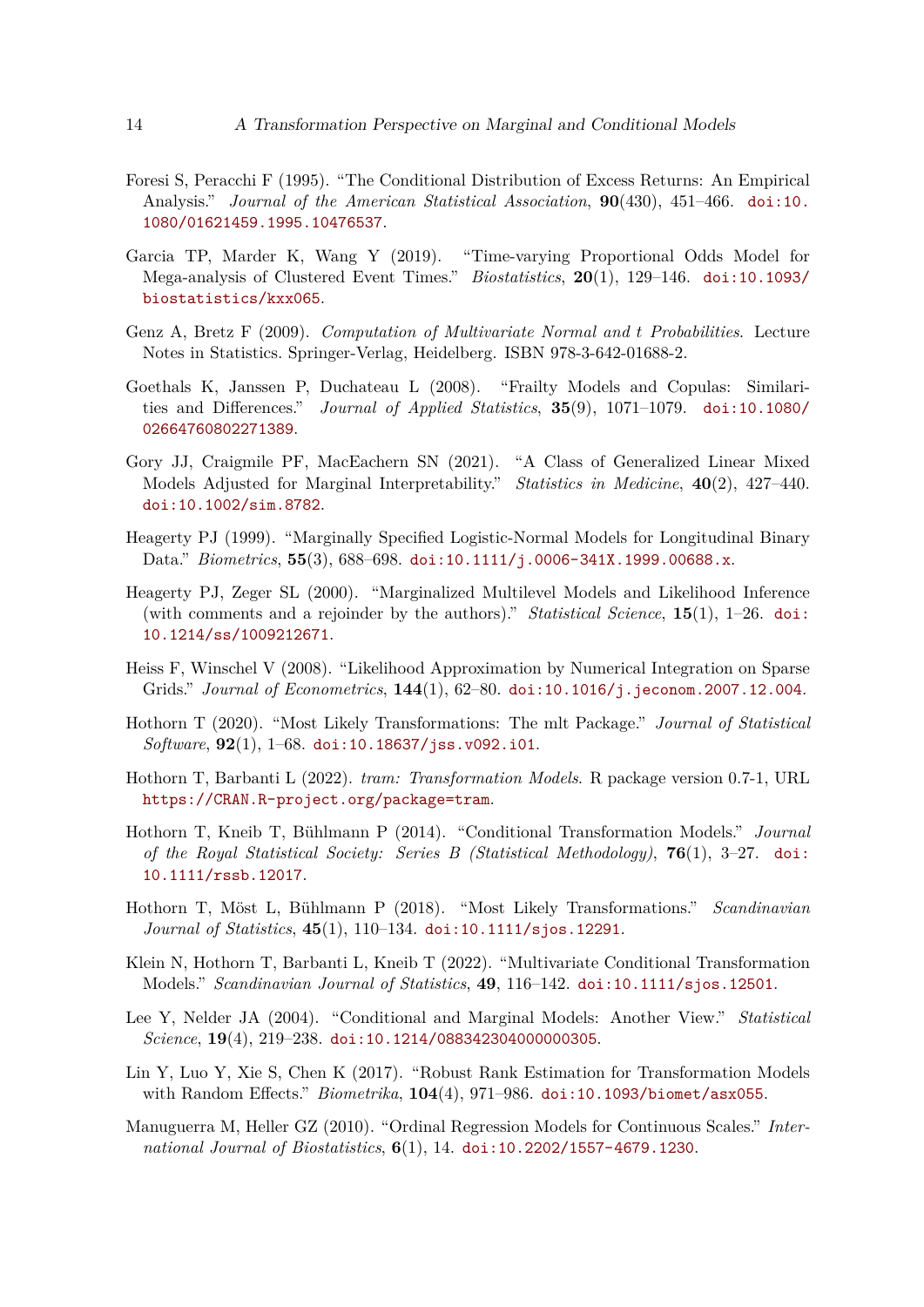- <span id="page-14-8"></span>Marsaglia G (1963). "Expressing the Normal Distribution with Covariance Matrix  $A + B$  in Terms of One with Covariance Matrix *A*." *Biometrika*, **50**(3–4), 535–538.
- <span id="page-14-12"></span>Masarotto G, Varin C (2012). "Gaussian Copula Marginal Regression." *Electronic Journal of Statistics*, **6**, 1517–1549. [doi:10.1214/12-EJS721](https://doi.org/10.1214/12-EJS721).
- <span id="page-14-1"></span>McGee G, Stringer A (2022). "Flexible Marginal Models for Dependent Data." *Technical report*, arXiv 2204.07188. URL <https://arxiv.org/abs/2204.07188>.
- <span id="page-14-3"></span>McLain AC, Ghosh SK (2013). "Efficient Sieve Maximum Likelihood Estimation of Time-Transformation Models." *Journal of Statistical Theory and Practice*, **7**(2), 285–303. [doi:](https://doi.org/10.1080/15598608.2013.772835) [10.1080/15598608.2013.772835](https://doi.org/10.1080/15598608.2013.772835).
- <span id="page-14-2"></span>Muff S, Held L, Keller LF (2016). "Marginal or Conditional Regression Models for Non-normal data?" *Methods in Ecology and Evolution*, **7**, 1514–1524. [doi:10.1111/2041-210X.12623](https://doi.org/10.1111/2041-210X.12623).
- <span id="page-14-7"></span>Ogden HE (2015). "A Sequential Reduction Method for Inference in Generalized Linear Mixed Models." *Electronic Journal of Statistics*, **9**, 135–152. [doi:10.1214/15-EJS991](https://doi.org/10.1214/15-EJS991).
- <span id="page-14-13"></span>R Core Team (2022). R*: A Language and Environment for Statistical Computing*. R Foundation for Statistical Computing, Vienna, Austria. URL <http://www.R-project.org/>.
- <span id="page-14-10"></span>Rödel C, Graeven U, Fietkau R, Hohenberger W, Hothorn T, Arnold D, Hofheinz RD, Ghadimi M, Wolff HA, Lang-Welzenbach M, Raab HR, Wittekind C, Ströbel P, Staib L, Wilhelm M, Grabenbauer GG, Hoffmanns H, Lindemann F, Schlenska-Lange A, Folprecht G, Sauer R, Torsten Liersch on behalf of the German Rectal Cancer Study Group (2015). "Oxaliplatin Added to Fluorouracil-based Preoperative Chemoradiotherapy and Postoperative Chemotherapy of Locally Advanced Rectal Cancer (the German CAO/ARO/AIO-04 study): Final Results of the Multicentre, Open-label, Randomised, Phase 3 Trial." *The Lancet Oncology*, **16**(8), 979–989. [doi:10.1016/S1470-2045\(15\)00159-X](https://doi.org/10.1016/S1470-2045(15)00159-X).
- <span id="page-14-0"></span>Stroup WW (2012). *Generalized Linear Mixed Models: Modern Concepts, Methods and Applications*. Chapman & Hall/CRC, New York, U.S.A.
- <span id="page-14-5"></span>Sun T, Ding Y (2021). "Copula-based Semiparametric Transformation Model for Bivariate Data under General Interval Censoring." *Biostatistics*, **22**(2), 315–330. [doi:10.1093/](https://doi.org/10.1093/biostatistics/kxz032) [biostatistics/kxz032](https://doi.org/10.1093/biostatistics/kxz032).
- <span id="page-14-11"></span>Támasi B, Crowther M, Puhan MA, Steyerberg E, Hothorn T (2022). "Individual Participant Data Meta-analysis with Mixed-effects Transformation Models." *Biostatistics*. [doi:10.](https://doi.org/10.1093/biostatistics/kxab045) [1093/biostatistics/kxab045](https://doi.org/10.1093/biostatistics/kxab045).
- <span id="page-14-4"></span>Tang N, Wu Y, Chen D (2018). "Semiparametric Bayesian Analysis of Transformation Linear Mixed Models." *Journal of Multivariate Analysis*, **166**, 225–240. [doi:10.1016/j.jmva.](https://doi.org/10.1016/j.jmva.2018.03.007) [2018.03.007](https://doi.org/10.1016/j.jmva.2018.03.007).
- <span id="page-14-6"></span>Thas O, Neve JD, Clement L, Ottoy JP (2012). "Probabilistic Index Models." *Journal of the Royal Statistical Society: Series B (Statistical Methodology)*, **74**(4), 623–671. [doi:](https://doi.org/10.1111/j.1467-9868.2011.01020.x) [10.1111/j.1467-9868.2011.01020.x](https://doi.org/10.1111/j.1467-9868.2011.01020.x).
- <span id="page-14-9"></span>van der Vaart AW (1998). *Asymptotic Statistics*. Cambridge University Press, Cambridge, UK.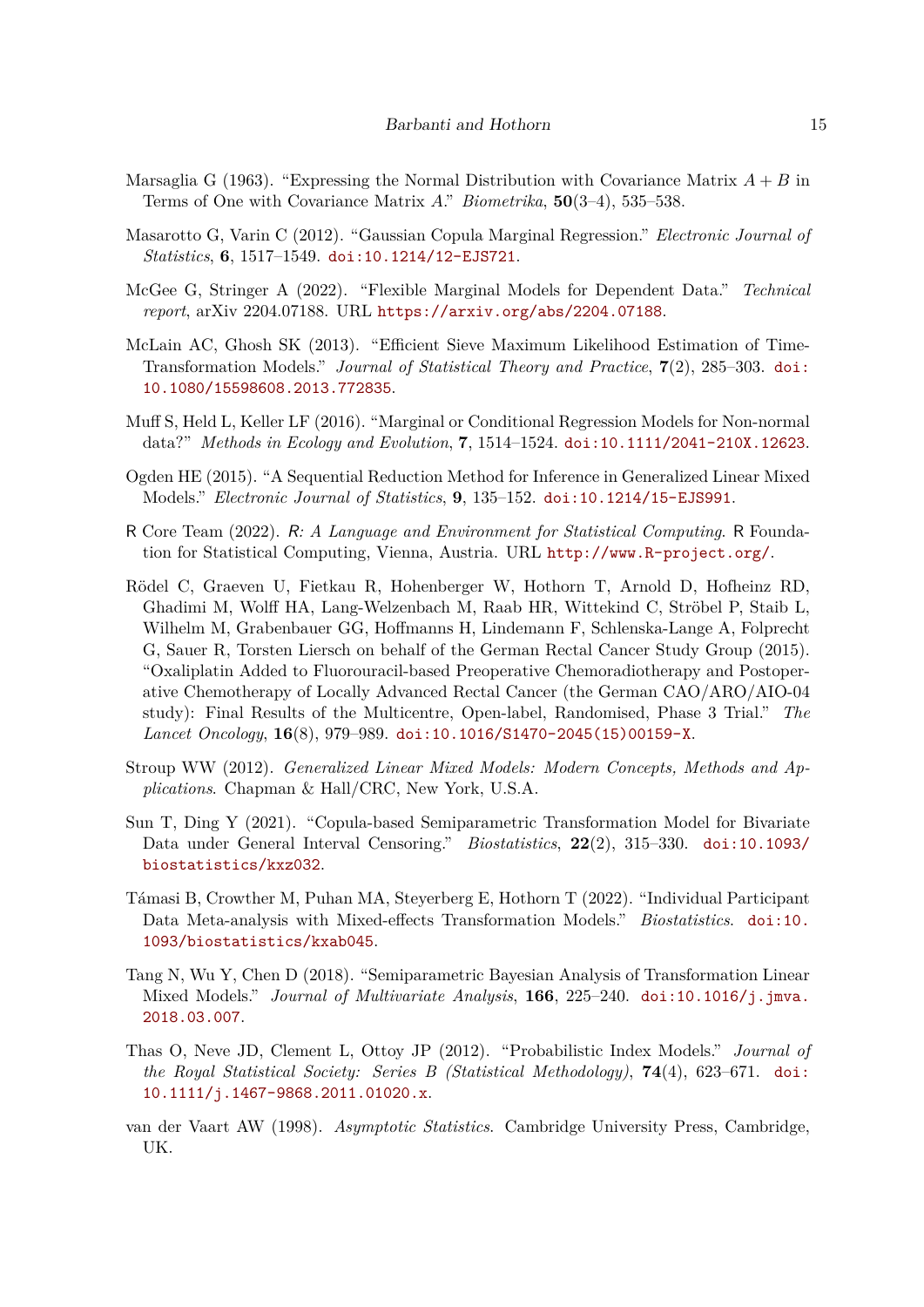- <span id="page-15-5"></span>Varadhan R (2022). *alabama: Constrained Nonlinear Optimization*. R package version 2022.4- 1, URL <https://CRAN.R-project.org/package=alabama>.
- <span id="page-15-7"></span>Wang T, Merkle EC (2018). "merDeriv: Derivative Computations for Linear Mixed Effects Models with Application to Robust Standard Errors." *Journal of Statistical Software*, **87**(c01). [doi:10.18637/jss.v087.c01](https://doi.org/10.18637/jss.v087.c01).
- <span id="page-15-3"></span>Wu H, Wang L (2019). "Normal Frailty Probit Model for Clustered Interval-censored Failure Time Data." *Biometrical Journal*, **61**(4), 827–840. [doi:10.1002/bimj.201800114](https://doi.org/10.1002/bimj.201800114).
- <span id="page-15-6"></span>Ypma J (2013). *SparseGrid: Sparse grid integration in R*. R package version 0.8.2, URL <https://CRAN.R-project.org/package=SparseGrid>.
- <span id="page-15-0"></span>Zeger SL, Liang KY, Albert PS (1986). "Longitudinal Data Analysis Using Generalized Linear Models." *Biometrika*, **73**(1), 13–22. [doi:10.1093/biomet/73.1.13](https://doi.org/10.1093/biomet/73.1.13).
- <span id="page-15-1"></span>Zeger SL, Liang KY, Albert PS (1988). "Models for Longitudinal Data: A Generalized Estimating Equation Approach." *Biometrics*, **44**(4), 1049–1060. [doi:10.2307/2531734](https://doi.org/10.2307/2531734).
- <span id="page-15-2"></span>Zeng D, Gao F, Lin DY (2017). "Maximum Likelihood Estimation for Semiparametric Regression Models with Multivariate Interval-censored Data." *Biometrika*, **104**(3), 505–525. [doi:10.1093/biomet/asx029](https://doi.org/10.1093/biomet/asx029).
- <span id="page-15-4"></span>Zhang Z, Charalambous C, Foster P (2021). "A Gaussian copula joint model for longitudinal and time-to-event data with random effects." *Technical report*, arXiv 2112.01941. URL <https://arxiv.org/abs/2112.01941>.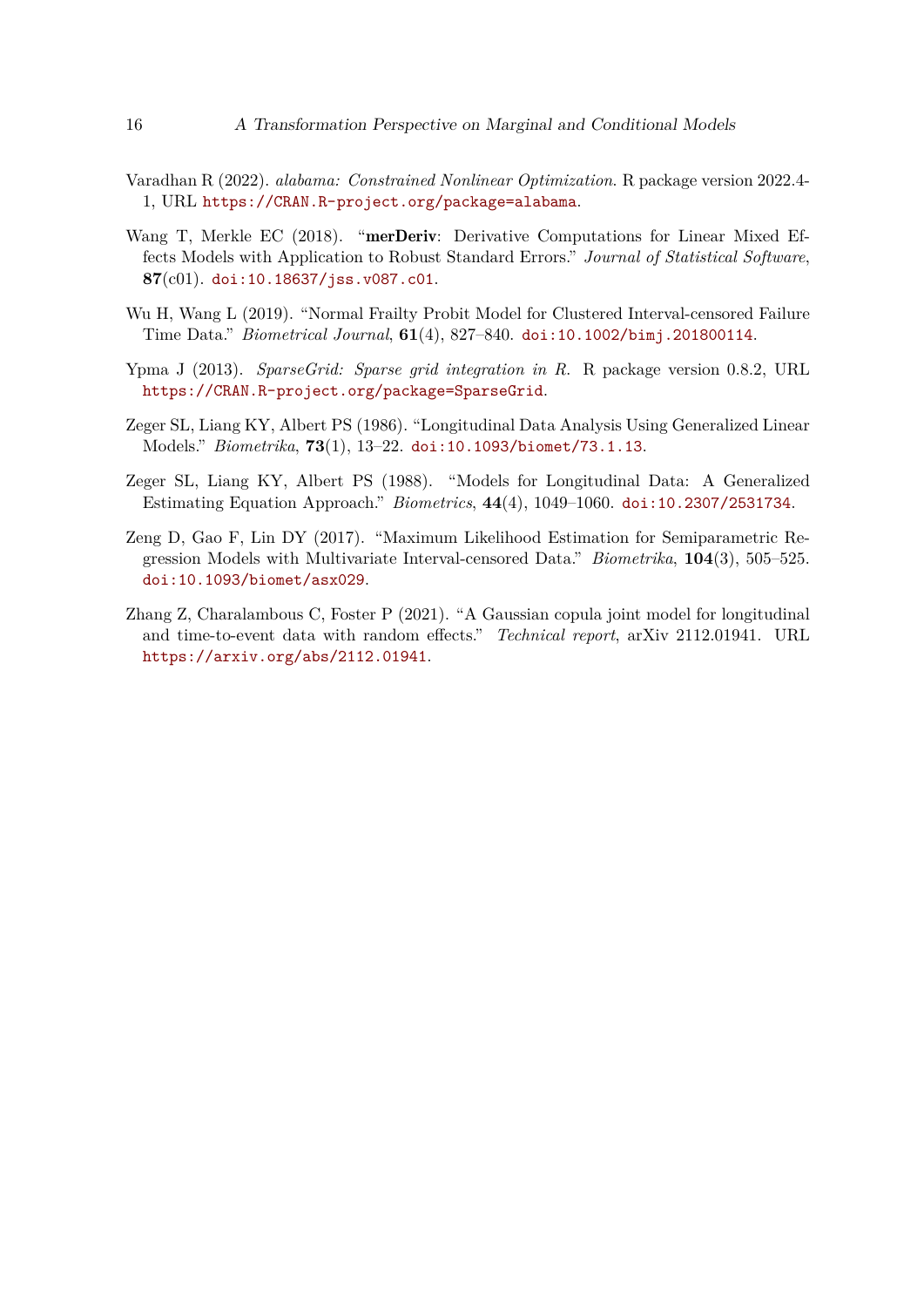### **A. Likelihood Function: Censored and Discrete Case**

<span id="page-16-0"></span>The *i*th contribution to the likelihood [\(7\)](#page-5-0) is given by the  $N_i$ -dimensional normal integral

$$
\exp(\ell_i(\boldsymbol{\vartheta}, \boldsymbol{\beta}, \boldsymbol{\gamma})) = \int_{\boldsymbol{z}(\boldsymbol{y}_i|\boldsymbol{\vartheta}, \boldsymbol{\beta}, \boldsymbol{\gamma})}^{\boldsymbol{z}(\bar{\boldsymbol{y}}_i|\boldsymbol{\vartheta}, \boldsymbol{\beta}, \boldsymbol{\gamma})} \boldsymbol{\phi}_{N_i}\left(\boldsymbol{z}, \boldsymbol{0}_{N_i}, \boldsymbol{U}_i\boldsymbol{\Lambda}(\boldsymbol{\gamma})\boldsymbol{\Lambda}(\boldsymbol{\gamma})^\top\boldsymbol{U}_i^\top + \boldsymbol{I}_{N_i}\right)\,d\boldsymbol{z}.
$$

With  $D_i(\gamma) = \text{diag}(U_i \Lambda(\gamma) \Lambda(\gamma)^\top U_i^\top + I_{N_i}) \cdot I_{N_i}$  we obtain the corresponding correlation matrix as

$$
\begin{array}{lll} \displaystyle {\bm{C}}_i(\bm{\gamma}) & = & \displaystyle {\bm{D}}_i(\bm{\gamma})^{-1/2} {\bm{\Sigma}}_i(\bm{\gamma}) {\bm{D}}_i(\bm{\gamma})^{-1/2} = {\bm{V}}_i(\bm{\gamma}) {\bm{V}}_i(\bm{\gamma})^\top + {\bm{D}}_i(\bm{\gamma})^{-1} \in \mathbb{R}^{N_i \times N_i} \\ {\bm{V}}_i(\bm{\gamma}) & = & \displaystyle {\bm{D}}_i(\bm{\gamma})^{-1/2} {\bm{U}}_i {\bm{\Lambda}}(\bm{\gamma}) \in \mathbb{R}^{N_i \times R} \end{array}
$$

and the integration limits become (again with  $z()$  defined in  $(6)$ )

$$
\underline{\mathbf{z}} = \mathbf{D}_i(\boldsymbol{\gamma})^{-1/2} \mathbf{z}(\underline{\mathbf{y}}_i \mid \boldsymbol{\vartheta}, \boldsymbol{\beta}, \boldsymbol{\gamma}) \text{ and } \overline{\mathbf{z}} = \mathbf{D}_i(\boldsymbol{\gamma})^{-1/2} \mathbf{z}(\overline{\mathbf{y}}_i \mid \boldsymbol{\vartheta}, \boldsymbol{\beta}, \boldsymbol{\gamma}).
$$

According to [Marsaglia](#page-14-8) [\(1963\)](#page-14-8), the above normal probability can be written as

$$
\int_{\tilde{\boldsymbol{z}}}^{\tilde{\boldsymbol{z}}}\boldsymbol{\phi}_{N_i}\left(\boldsymbol{z},\boldsymbol{0}_{N_i},\boldsymbol{C}_i(\boldsymbol{\gamma})\right)\,d\boldsymbol{z}=\int_{\mathbb{R}^R}\boldsymbol{\phi}_{R}(\boldsymbol{w},\boldsymbol{0}_{R},\boldsymbol{I}_{R})\int_{\boldsymbol{z}-\boldsymbol{V}\boldsymbol{w}}^{\tilde{\boldsymbol{z}}-\boldsymbol{V}\boldsymbol{w}}\boldsymbol{\phi}_{N_i}\left(\boldsymbol{y},\boldsymbol{0}_{N_i},\boldsymbol{D}_i(\boldsymbol{\gamma})^{-1}\right)\,d\boldsymbol{w}d\boldsymbol{y}
$$

and can, following [Genz and Bretz](#page-13-14) [\(2009\)](#page-13-14) here, further be simplified to

$$
= \int_{\mathbb{R}^R} \phi_R(\boldsymbol{w}, \mathbf{0}_R, \boldsymbol{I}_R) \prod_{i=1}^{N_i} \left[ \Phi\left(\frac{\bar{z}_i - \sum_{r=1}^R v_{ir} w_r}{\sqrt{d_i}}\right) - \Phi\left(\frac{\bar{z}_i - \sum_{r=1}^R v_{ir} w_r}{\sqrt{d_i}}\right) \right] d\boldsymbol{w}
$$
  

$$
\begin{aligned} \mathbf{w} = \underline{\Phi}_R^{-1}(q) \quad & \int_{[0,1]^R} \prod_{i=1}^{N_i} \left[ \Phi\left(\frac{\bar{z}_i - \sum_{r=1}^R v_{ir} \Phi^{-1}(q_r)}{\sqrt{d_i}}\right) - \Phi\left(\frac{\bar{z}_i - \sum_{r=1}^R v_{ir} \Phi^{-1}(q_r)}{\sqrt{d_i}}\right) \right] d\boldsymbol{q}. \end{aligned}
$$

The elements  $d_i$  are the diagonal elements of  $D_i(\gamma)^{-1}$  and thus standardisation of z and  $U_i\Lambda(\gamma)$  cancel out in this case such that we get

$$
= \int_{[0,1]^R} \prod_{i=1}^{N_i} \left[ \Phi\left(\tilde{z}_i - \sum_{r=1}^R \tilde{v}_{ir} \Phi^{-1}(q_r) \right) - \Phi\left(\tilde{z}_i - \sum_{r=1}^R \tilde{v}_{ir} \Phi^{-1}(q_r) \right) \right] d\mathbf{q}
$$

with  $\tilde{\tilde{z}}_i$  and  $\tilde{z}_i$  being the elements of  $z(\bar{y}_i | \theta, \beta, \gamma)$  and  $z($ are the elements of  $U_i \Lambda(\gamma)$ . ¯  $\mathbf{y}_i \mid \boldsymbol{\vartheta}, \boldsymbol{\beta}, \boldsymbol{\gamma}$ , respectively, and  $\tilde{v}_{ir}$ 

The latter expression is an *R*-dimensional integral over the unit cube (random intercept models have  $R = 1$  and correlated random intercept/random slope models correspond to  $R = 3$ ) of products of univariate normal probabilities. It should be noted that, unlike using an Laplace or other approximation of the likelihood, the above term is the exact likelihood contribution. It can be approximated up to any desired accuracy using numerical integration procedures. An analytic expression for the score function seems quite challenging and one thus has to rely on numerical approaches such as sparse grids [\(Heiss and Winschel](#page-13-15) [2008\)](#page-13-15).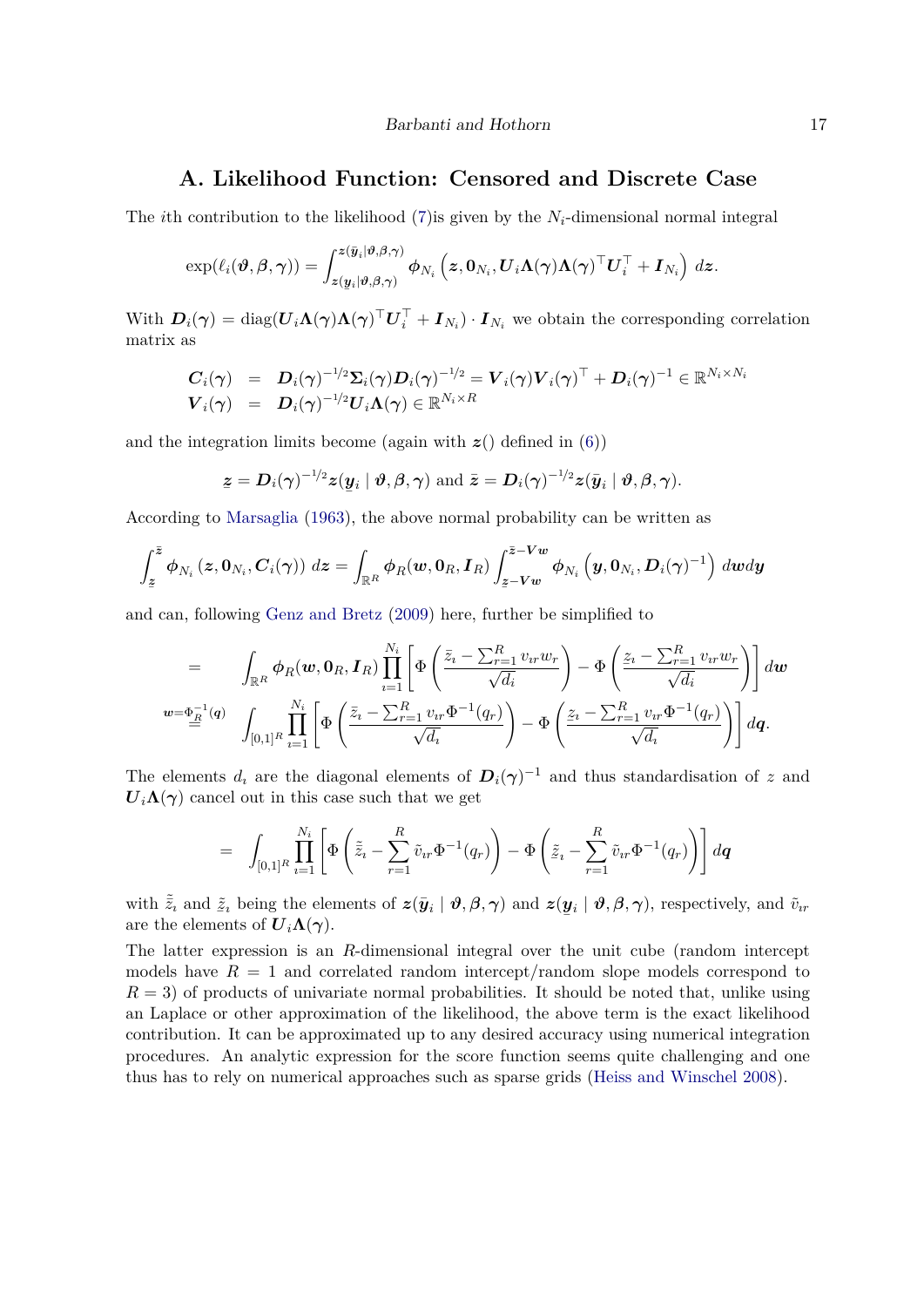## **B. Likelihood and Score Function: Continuous Case**

<span id="page-17-0"></span>The joint probability of  $y_i \in \mathbb{R}^{N_i}$  is given by:

$$
\mathbb{P}(\boldsymbol{Y}_i \leq \boldsymbol{y}_i \mid \boldsymbol{X}_i, \boldsymbol{U}_i) = \boldsymbol{\Phi}_{\boldsymbol{0}_{N_i}, \boldsymbol{\Sigma}_i(\boldsymbol{\gamma})}\left(\boldsymbol{D}_i(\boldsymbol{\gamma}) \Phi_{N_i}^{-1}\left(F_{N_i}\{\boldsymbol{D}_i(\boldsymbol{\gamma})^{-1}[\boldsymbol{A}(\boldsymbol{y}_i)\boldsymbol{\vartheta} - \boldsymbol{X}_i\boldsymbol{\beta}]\}\right)\right).
$$

To simplify the notation, we define  $z()$  as in [\(6\)](#page-5-1):

$$
\boldsymbol{z}(\boldsymbol{y}_i\mid \boldsymbol{\vartheta}, \boldsymbol{\beta}, \boldsymbol{\gamma}) = \boldsymbol{D}_i(\boldsymbol{\gamma}) \Phi_{N_i}^{-1}(F_{N_i}\{\boldsymbol{D}_i(\boldsymbol{\gamma})^{-1}[\boldsymbol{A}(\boldsymbol{y}_i)\boldsymbol{\vartheta} - \boldsymbol{X}_i\boldsymbol{\beta}]\}).
$$

We can derive the corresponding joint density for an arbitrary *F*:

$$
f_{\mathbf{Y}_{i}}(\mathbf{y}_{i} | \boldsymbol{\vartheta}, \boldsymbol{\beta}, \boldsymbol{\gamma}) = (2\pi)^{N_{i}} \left| \mathbf{L}_{i}(\boldsymbol{\gamma})\mathbf{L}_{i}(\boldsymbol{\gamma})^{\top} \right|^{-1/2} \times \n\exp \left( -\frac{1}{2} \left\| \mathbf{z}(\mathbf{y}_{i} | \boldsymbol{\vartheta}, \boldsymbol{\beta}, \boldsymbol{\gamma})^{\top} \mathbf{L}_{i}(\boldsymbol{\gamma})^{-1} \right\|_{2}^{2} \right) \times \n\prod_{i=1}^{N_{i}} \frac{\mathbf{D}_{i}(\boldsymbol{\gamma})_{ii} f\{(\mathbf{D}_{i}(\boldsymbol{\gamma})^{-1})_{ii} [\mathbf{a}(y_{ii})^{\top} \boldsymbol{\vartheta} - \mathbf{X}_{i} \boldsymbol{\beta}]\}}{ \phi(\boldsymbol{\Phi}^{-1} (F\{D_{i}(\boldsymbol{\gamma})^{-1} [\mathbf{a}(y_{ii})^{\top} \boldsymbol{\vartheta} - \mathbf{X}_{i} \boldsymbol{\beta}]\})})} (\mathbf{D}_{i}(\boldsymbol{\gamma})^{-1})_{ii} \mathbf{a}'(y_{ii})^{\top} \boldsymbol{\vartheta} \n= | \mathbf{L}_{i}(\boldsymbol{\gamma})\mathbf{L}_{i}(\boldsymbol{\gamma})^{\top} |^{-1/2} \times \n\exp \left( -\frac{1}{2} \left\| \mathbf{z}(\mathbf{y}_{i} | \boldsymbol{\vartheta}, \boldsymbol{\beta}, \boldsymbol{\gamma})^{\top} \mathbf{L}_{i}(\boldsymbol{\gamma})^{-1} \right\|_{2}^{2} \right) \times \n\exp \left( \frac{1}{2} \left\| \mathbf{D}_{i}(\boldsymbol{\gamma})^{-1} \mathbf{z}(\mathbf{y}_{i} | \boldsymbol{\vartheta}, \boldsymbol{\beta}, \boldsymbol{\gamma}) \right\|_{2}^{2} \right) \times \n\prod_{i=1}^{N_{i}} f\{(\mathbf{D}_{i}(\boldsymbol{\gamma})^{-1})_{ii} [\mathbf{a}(y_{ii})^{\top} \boldsymbol{\vartheta} - \mathbf{X}_{i} \boldsymbol{\beta}]\} \mathbf{a}'(y_{ii})^{\top} \boldsymbol{\vartheta} \n= | \mathbf{L}_{i}(\boldsymbol{\gamma})\mathbf{L}_{i}(\boldsymbol{\gamma})^{\top} |^{-1/2} \
$$

The resulting log-likelihood contribution [\(8\)](#page-6-2)for the *i*th observation is given by:

$$
\begin{array}{rcl} \ell_i(\boldsymbol{\vartheta}, \boldsymbol{\beta}, \boldsymbol{\gamma}) & \approx & \log (f_{\boldsymbol{Y}_i}(\boldsymbol{y}_i \mid \boldsymbol{\vartheta}, \boldsymbol{\beta}, \boldsymbol{\gamma})) \\ \\ & = & -\frac{1}{2} \log \left| \boldsymbol{L}_i(\boldsymbol{\gamma}) \boldsymbol{L}_i(\boldsymbol{\gamma})^\top \right| - \frac{1}{2} \left\| \boldsymbol{z}(\boldsymbol{y}_i \mid \boldsymbol{\vartheta}, \boldsymbol{\beta}, \boldsymbol{\gamma})^\top \boldsymbol{L}_i(\boldsymbol{\gamma})^{-1} \right\|_2^2 + \\ & & \frac{1}{2} \left\| \boldsymbol{D}_i(\boldsymbol{\gamma})^{-1} \boldsymbol{z}(\boldsymbol{y}_i \mid \boldsymbol{\vartheta}, \boldsymbol{\beta}, \boldsymbol{\gamma})^\top \right\|_2^2 + \\ & & \log_{N_i} (f_{N_i} \{\boldsymbol{D}_i(\boldsymbol{\gamma})^{-1} [\boldsymbol{A}(\boldsymbol{y}_i) \boldsymbol{\vartheta} - \boldsymbol{X}_i \boldsymbol{\beta}] \})^\top \boldsymbol{1}_{N_i} + \\ & & \log_{N_i} (\boldsymbol{A}'(\boldsymbol{y}_i) \boldsymbol{\vartheta})^\top \boldsymbol{1}_{N_i} \\ & = & -\frac{1}{2} \log |\boldsymbol{\Sigma}_i(\boldsymbol{\gamma})| + \end{array}
$$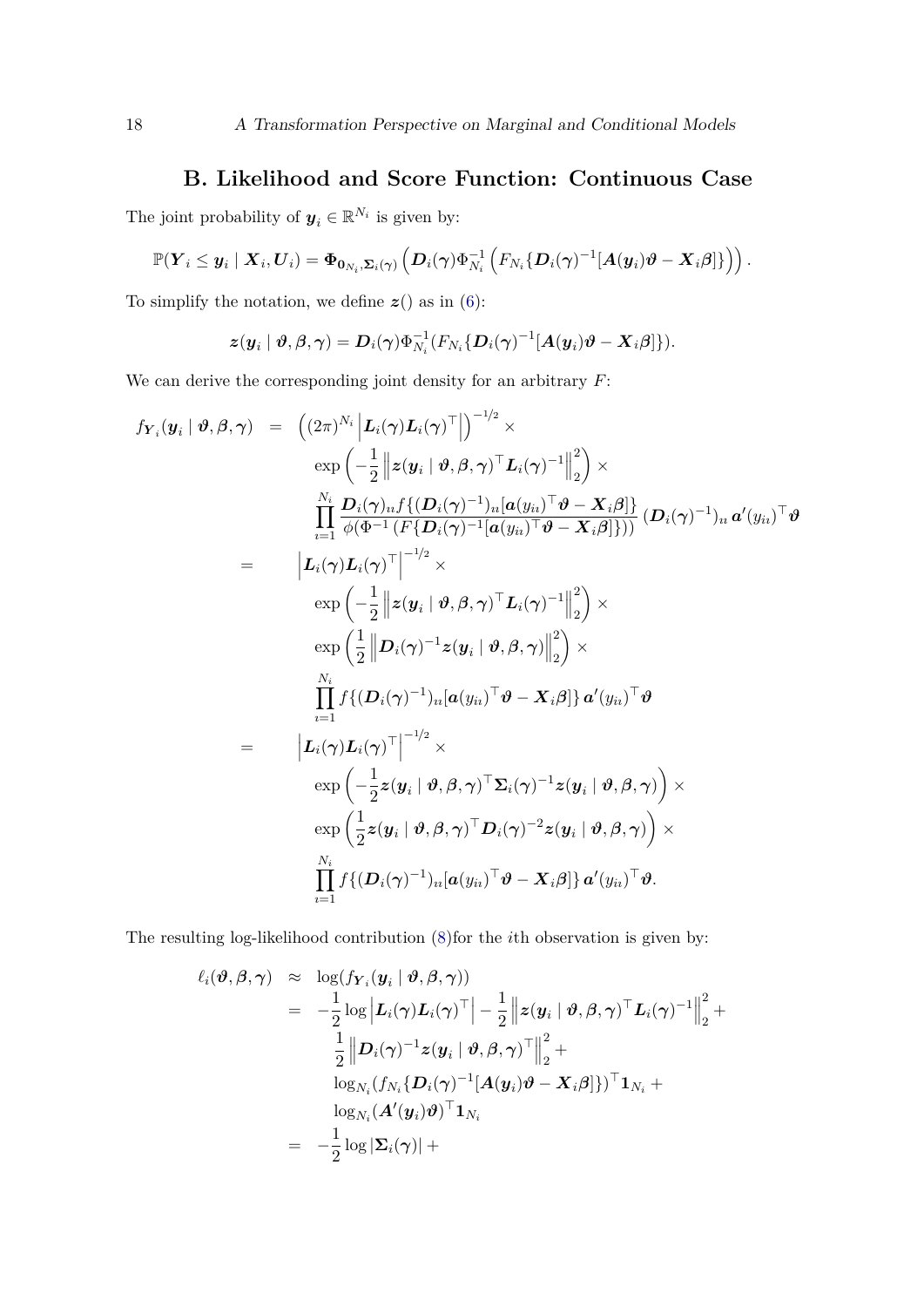$$
-\frac{1}{2}\boldsymbol z(\boldsymbol y_i\mid \boldsymbol \vartheta,\boldsymbol \beta,\boldsymbol \gamma)^\top (\boldsymbol \Sigma_i(\boldsymbol \gamma)^{-1}-\boldsymbol D_i(\boldsymbol \gamma)^{-2})\boldsymbol z(\boldsymbol y_i\mid \boldsymbol \vartheta,\boldsymbol \beta,\boldsymbol \gamma)+\\\frac{\log_{N_i}(f_{N_i}\{\boldsymbol D_i(\boldsymbol \gamma)^{-1}[\boldsymbol A(\boldsymbol y_i)\boldsymbol \vartheta-\boldsymbol X_i\boldsymbol \beta]\})^\top \boldsymbol 1_{N_i}+\\\frac{\log_{N_i}(\boldsymbol A'(\boldsymbol y_i)\boldsymbol \vartheta)^\top \boldsymbol 1_{N_i} .
$$

The score function for all model parameters  $\vartheta$ ,  $\beta$ , and  $\gamma$  can be derived based on the results of [Stroup](#page-14-0) [\(2012\)](#page-14-0) as applied to normal linear mixed-effects models by [Wang and Merkle](#page-15-7) [\(2018\)](#page-15-7). With the  $M = R(R+1)/2$  unique elements  $\boldsymbol{\gamma} = (\gamma_1, \dots, \gamma_M)^\top$  of the lower Cholesky factor  $\boldsymbol{\Lambda}(\boldsymbol{\gamma})$ we get

$$
\frac{\partial \boldsymbol{\Sigma}_i(\boldsymbol{\gamma})}{\partial \gamma_m} = \boldsymbol{U}_i \frac{\partial \boldsymbol{\Lambda}(\boldsymbol{\gamma}) \boldsymbol{\Lambda}(\boldsymbol{\gamma})^\top}{\partial \gamma_m} \boldsymbol{U}_i^\top = \boldsymbol{U}_i \left( \frac{\partial \boldsymbol{\Lambda}(\boldsymbol{\gamma})}{\partial \gamma_m} \boldsymbol{\Lambda}(\boldsymbol{\gamma})^\top + \boldsymbol{\Lambda}(\boldsymbol{\gamma}) \frac{\partial \boldsymbol{\Lambda}(\boldsymbol{\gamma})^\top}{\partial \gamma_m} \right) \boldsymbol{U}_i^\top.
$$

The derivative of  $\Lambda(\gamma)$  with respect to an element  $\gamma_m$  of  $\gamma$  is a matrix of zeros with the exception of a single one at the position of  $\gamma_m$ . Moreover, we compute:

$$
\frac{\partial \mathbf{D}_{i}(\boldsymbol{\gamma})}{\partial \gamma_{m}} = \frac{1}{2} \mathbf{D}_{i}(\boldsymbol{\gamma})^{-1} \text{diag}\left(\mathbf{U}_{i} \left(\frac{\partial \boldsymbol{\Lambda}(\boldsymbol{\gamma})}{\partial \gamma_{m}} \boldsymbol{\Lambda}(\boldsymbol{\gamma})^{\top} + \boldsymbol{\Lambda}(\boldsymbol{\gamma}) \frac{\partial \boldsymbol{\Lambda}(\boldsymbol{\gamma})^{\top}}{\partial \gamma_{m}}\right) \mathbf{U}_{i}^{\top}\right) \cdot \mathbf{I}_{N_{i}}
$$
\n
$$
= \frac{1}{2} \mathbf{D}_{i}(\boldsymbol{\gamma})^{-1} \text{diag}\left(\frac{\partial \boldsymbol{\Sigma}_{i}(\boldsymbol{\gamma})}{\partial \gamma_{m}}\right) \cdot \mathbf{I}_{N_{i}}
$$
\n
$$
\frac{\partial \mathbf{D}_{i}(\boldsymbol{\gamma})^{-1}}{\partial \gamma_{m}} = -\frac{1}{2} \left(\mathbf{D}_{i}(\boldsymbol{\gamma})^{-1}\right)^{3} \text{diag}\left(\frac{\partial \boldsymbol{\Sigma}_{i}(\boldsymbol{\gamma})}{\partial \gamma_{m}}\right) \cdot \mathbf{I}_{N_{i}}
$$
\n
$$
\frac{\partial (\mathbf{D}_{i}(\boldsymbol{\gamma})^{-1})^{2}}{\partial \gamma_{m}} = -\left(\mathbf{D}_{i}(\boldsymbol{\gamma})^{-1}\right)^{4} \text{diag}\left(\frac{\partial \boldsymbol{\Sigma}_{i}(\boldsymbol{\gamma})}{\partial \gamma_{m}}\right) \cdot \mathbf{I}_{N_{i}}
$$
\n
$$
= -(\text{diag}(\boldsymbol{\Sigma}_{i}(\boldsymbol{\gamma})))^{-2} \text{diag}\left(\frac{\partial \boldsymbol{\Sigma}_{i}(\boldsymbol{\gamma})}{\partial \gamma_{m}}\right) \cdot \mathbf{I}_{N_{i}}
$$

and

$$
\frac{\partial z(\mathbf{y}_{i} | \boldsymbol{\vartheta}, \boldsymbol{\beta}, \boldsymbol{\gamma})}{\partial \gamma_{m}} = \frac{\partial \mathbf{D}_{i}(\boldsymbol{\gamma}) \Phi_{N_{i}}^{-1} (F_{N_{i}} \{ \mathbf{D}_{i}(\boldsymbol{\gamma})^{-1} [\mathbf{A}(\mathbf{y}_{i}) \boldsymbol{\vartheta} - \mathbf{X}_{i} \boldsymbol{\beta}]\})}{\partial \gamma_{m}} \n= \left(\frac{\partial}{\partial \gamma_{m}} \mathbf{D}_{i}(\boldsymbol{\gamma})\right) \Phi_{N_{i}}^{-1} (F_{N_{i}} \{ \mathbf{D}_{i}(\boldsymbol{\gamma})^{-1} [\mathbf{A}(\mathbf{y}_{i}) \boldsymbol{\vartheta} - \mathbf{X}_{i} \boldsymbol{\beta}]\}) + \n+ \mathbf{D}_{i}(\boldsymbol{\gamma}) \left(\frac{\partial}{\partial \gamma_{m}} \Phi_{N_{i}}^{-1} (F_{N_{i}} \{ \mathbf{D}_{i}(\boldsymbol{\gamma})^{-1} [\mathbf{A}(\mathbf{y}_{i}) \boldsymbol{\vartheta} - \mathbf{X}_{i} \boldsymbol{\beta}]\})\right) \n= \frac{1}{2} \mathbf{D}_{i}(\boldsymbol{\gamma})^{-1} \text{diag} \left(\frac{\partial \mathbf{\Sigma}_{i}(\boldsymbol{\gamma})}{\partial \gamma_{m}}\right) \cdot \mathbf{I}_{N_{i}} \Phi_{N_{i}}^{-1} (F_{N_{i}} \{ \mathbf{D}_{i}(\boldsymbol{\gamma})^{-1} [\mathbf{A}(\mathbf{y}_{i}) \boldsymbol{\vartheta} - \mathbf{X}_{i} \boldsymbol{\beta}]\}) + \n+ \mathbf{D}_{i}(\boldsymbol{\gamma}) \frac{f_{N_{i}} \{ \mathbf{D}_{i}(\boldsymbol{\gamma})^{-1} [\mathbf{A}(\mathbf{y}_{i}) \boldsymbol{\vartheta} - \mathbf{X}_{i} \boldsymbol{\beta}]\}}{\partial \gamma_{m}} \right] [\mathbf{A}(\mathbf{y}_{i}) \boldsymbol{\vartheta} - \mathbf{X}_{i} \boldsymbol{\beta}] + \n+ \mathbf{D}_{i}(\boldsymbol{\gamma}) \frac{f_{N_{i}} \{ \mathbf{D}_{i}(\boldsymbol{\gamma})^{-1} [\mathbf{A}(\mathbf{y}_{i}) \boldsymbol{\vartheta} - \mathbf{X}_{i} \boldsymbol{\beta}]\}}{\partial \gamma_{m}} \right] [\mathbf{A}(\mathbf{y}_{i}) \boldsymbol{\
$$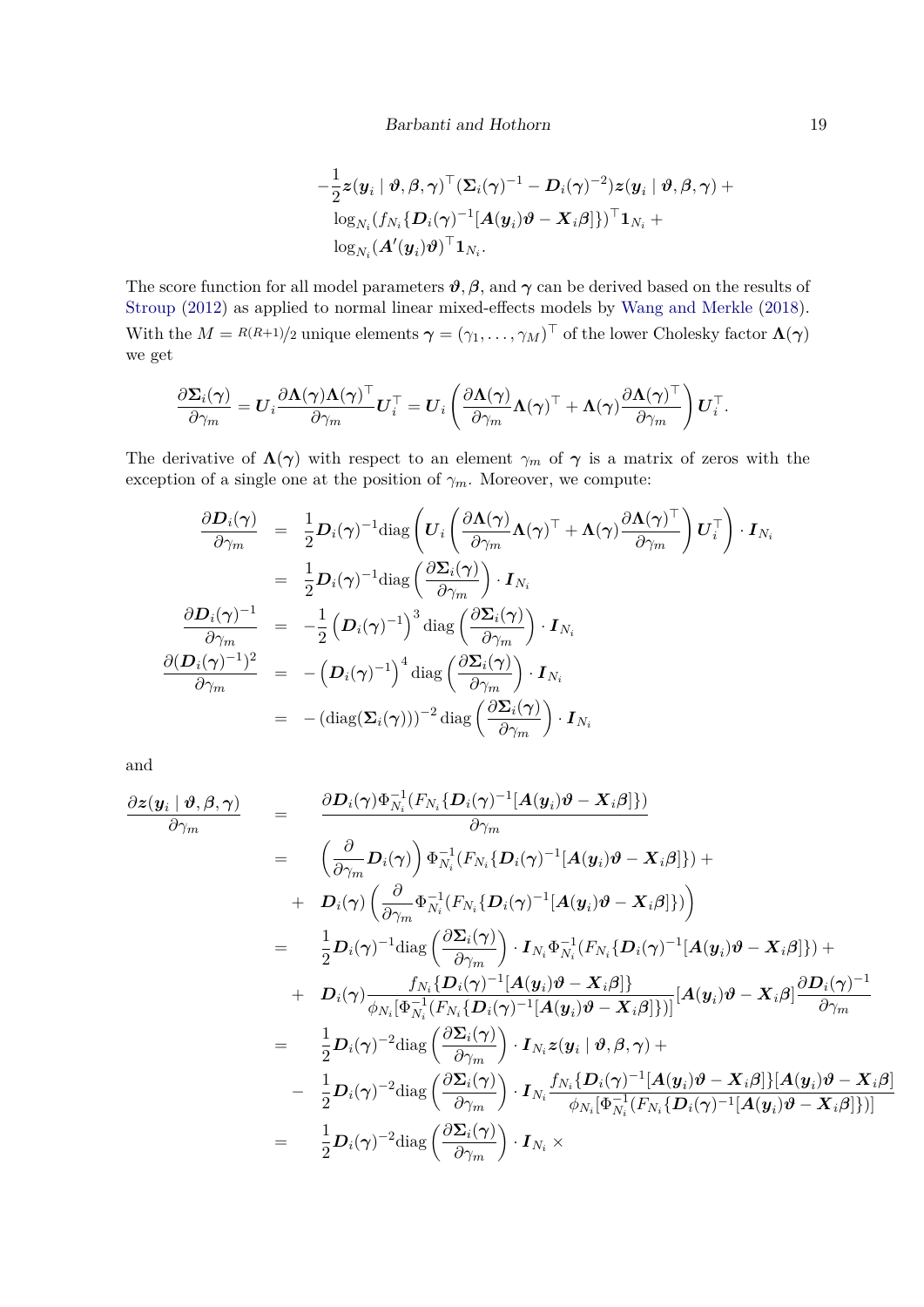20 A Transformation Perspective on Marginal and Conditional Models

$$
\left[ \boldsymbol{z}(\boldsymbol{y}_i \mid \boldsymbol{\vartheta}, \boldsymbol{\beta}, \boldsymbol{\gamma}) - \frac{f_{N_i}\{\boldsymbol{D}_i(\boldsymbol{\gamma})^{-1}[\boldsymbol{A}(\boldsymbol{y}_i)\boldsymbol{\vartheta} - \boldsymbol{X}_i\boldsymbol{\beta}]\}[\boldsymbol{A}(\boldsymbol{y}_i)\boldsymbol{\vartheta} - \boldsymbol{X}_i\boldsymbol{\beta}]}{\phi_{N_i}[\Phi_{N_i}^{-1}(F_{N_i}\{\boldsymbol{D}_i(\boldsymbol{\gamma})^{-1}[\boldsymbol{A}(\boldsymbol{y}_i)\boldsymbol{\vartheta} - \boldsymbol{X}_i\boldsymbol{\beta}]\})]} \right]
$$

Thus

$$
\frac{\partial \ell_{i}(\vartheta,\beta,\gamma)}{\partial \gamma_{m}} = -\frac{1}{2} \text{tr} \left( \Sigma_{i}(\gamma)^{-1} \frac{\partial \Sigma_{i}(\gamma)}{\partial \gamma_{m}} \right) + \n- \frac{1}{2} \left[ \left( \frac{\partial z(y_{i} | \vartheta,\beta,\gamma)^{T}}{\partial \gamma_{m}} \right) (\Sigma_{i}(\gamma)^{-1} - D_{i}(\gamma)^{-2}) z(y_{i} | \vartheta,\beta,\gamma) + \n z(y_{i} | \vartheta,\beta,\gamma)^{T} \left( \frac{\partial}{\partial \gamma_{m}} (\Sigma_{i}(\gamma)^{-1} - D_{i}(\gamma)^{-2}) \right) z(y_{i} | \vartheta,\beta,\gamma) + \n z(y_{i} | \vartheta,\beta,\gamma)^{T} (\Sigma_{i}(\gamma)^{-1} - D_{i}(\gamma)^{-2}) \left( \frac{\partial}{\partial \gamma_{m}} z(y_{i} | \vartheta,\beta,\gamma) \right) \right] + \n+ \frac{f_{N_{i}}^{f} (D_{i}(\gamma)^{-1} [A(y_{i})\vartheta - X_{i}\beta])}{f_{N_{i}} (D_{i}(\gamma)^{-1} [A(y_{i})\vartheta - X_{i}\beta] } \frac{\partial D_{i}(\gamma)^{-1}}{\partial \gamma_{m}} \n= -\frac{1}{2} \text{tr} \left( \Sigma_{i}(\gamma)^{-1} \frac{\partial \Sigma_{i}(\gamma)}{\partial \gamma_{m}} \right) + \n- \frac{1}{2} \left[ \left( \frac{\partial z(y_{i} | \vartheta,\beta,\gamma)^{T}}{\partial \gamma_{m}} \right) (\Sigma_{i}(\gamma)^{-1} - D_{i}(\gamma)^{-2}) z(y_{i} | \vartheta,\beta,\gamma) + \n- z(y_{i} | \vartheta,\beta,\gamma)^{T} (\Sigma_{i}(\gamma)^{-1} - D_{i}(\gamma)^{-2}) z(y_{i} | \vartheta,\beta,\gamma) + \n- z(y_{i} | \vartheta,\beta,\gamma)^{T} (\Sigma_{i}(\gamma)^{-1} - D_{i}(\gamma)^{-2}) \left( \frac{\partial z(y_{i} | \vartheta,\beta,\gamma)}{\partial \gamma_{m}} \right) \right] + \n+ \frac{f_{N_{i}}^{f} (D_{i}(\gamma)^{-1} [A(y_{i})\vartheta - X_{i}\beta] }{\partial \gamma_{m}} [A(y_{i})\vartheta - X_{i
$$

$$
\mathbb{P}(\boldsymbol{Y}_i \leq \boldsymbol{y}_i\mid \boldsymbol{X}_i, \boldsymbol{U}_i) = \boldsymbol{\Phi}_{\boldsymbol{0}_{N_i},\boldsymbol{\Sigma}_i(\boldsymbol{\gamma})}\left(\boldsymbol{A}(\boldsymbol{y}_i)\boldsymbol{\vartheta} - \boldsymbol{X}_i\boldsymbol{\beta}\right)
$$